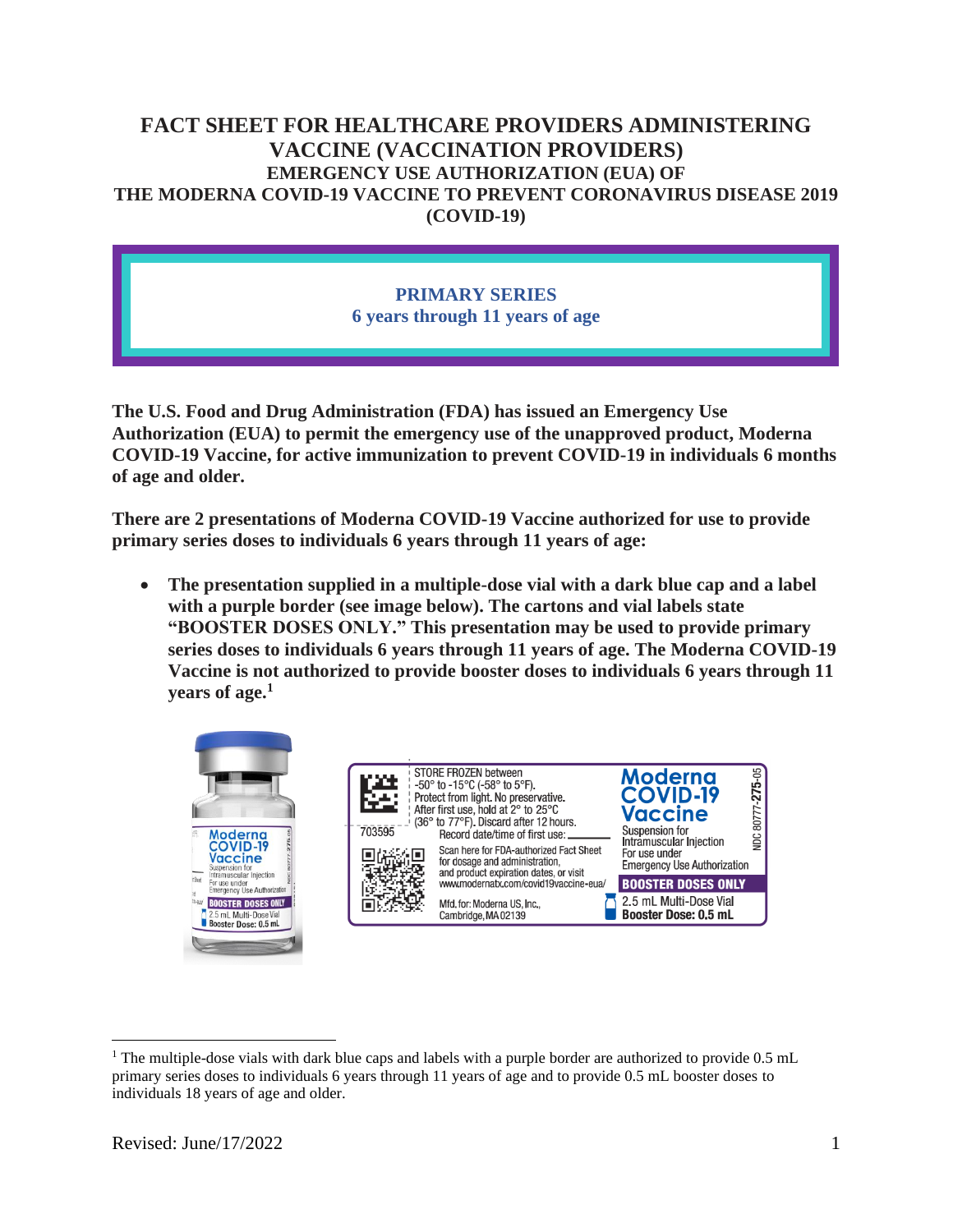• **The presentation supplied in a multiple-dose vial with a dark blue cap and a label with a teal border (currently not available). The cartons state "For age 6 years through 11 years." The vial labels state "Age 6y through 11y."** 

**This Fact Sheet pertains only to Moderna COVID-19 Vaccine supplied in a multiple-dose vial with a dark blue cap and a label with a purple border and Moderna COVID-19 Vaccine supplied in a multiple-dose vial with a dark blue cap and a label with a teal border which are authorized for use to provide a two-dose primary series to individuals 6 years through 11 years of age. The vaccine is also authorized to provide a third primary series dose to individuals 6 years through 11 years of age who have been determined to have certain kinds of immunocompromise. 2**

**Moderna COVID-19 Vaccine supplied in multiple-dose vials with a dark blue cap and a label with a teal border intended for use in individuals 6 years through 11 years of age should not be used in individuals 6 months through 5 years of age, and individuals 12 years of age and older because of the potential for vaccine administration errors, including dosing errors.3,4**

#### **SUMMARY OF INSTRUCTIONS FOR COVID-19 VACCINATION PROVIDERS**

Vaccination providers enrolled in the federal COVID-19 Vaccination Program must report all vaccine administration errors, all serious adverse events, cases of Multisystem Inflammatory Syndrome (MIS) in adults and children, and cases of COVID-19 that result in hospitalization or death following administration of the Moderna COVID-19 Vaccine. See "MANDATORY REQUIREMENTS FOR MODERNA COVID-19 VACCINE ADMINISTRATION UNDER EMERGENCY USE AUTHORIZATION" for reporting requirements.

Similarly, individuals who will turn from 11 years to 12 years of age between doses in the primary series may receive, for any dose in the primary series, either: (1) the Moderna COVID-19 Vaccine authorized for use in individuals 6 years through 11 years of age (each 0.5 mL dose containing 50 mcg mRNA) supplied in multiple-dose vials with dark blue caps and labels with a purple border stating "BOOSTER DOSES ONLY"; (2) SPIKEVAX (COVID-19 Vaccine, mRNA) or the Moderna COVID-19 Vaccine authorized for use in individuals 12 years of age and older (each 0.5 mL dose containing 100 mcg mRNA) supplied in multiple-dose vials with red caps and labels with a light blue border; or (3) the Moderna COVID-19 Vaccine authorized for use in individuals 6 years through 11 years of age (each 0.5 mL dose containing 50 mcg mRNA) supplied in multiple-dose vials with dark blue caps and labels with a teal border.

<sup>4</sup> For primary vaccination of individuals 6 months through 5 years of age and 12 years of age and older, refer to the respective Moderna COVID-19 Vaccine Fact Sheet for Healthcare Providers Administering Vaccine.

<sup>&</sup>lt;sup>2</sup> Certain kinds of immunocompromise refers to individuals who have undergone solid organ transplantation, or who are diagnosed with conditions that are considered to have an equivalent level of immunocompromise.

<sup>&</sup>lt;sup>3</sup> Notwithstanding the age limitations for use of the different presentations of the Moderna COVID-19 Vaccine, individuals who will turn from 5 years to 6 years of age between doses in the primary series may receive, for any dose in the primary series, either: (1) the Moderna COVID-19 Vaccine authorized for use in individuals 6 months through 5 years of age (each 0.25 mL dose containing 25 mcg mRNA) supplied in multiple-dose vials with dark blue caps and labels with a magenta border; (2) the Moderna COVID-19 Vaccine authorized for use in individuals 6 years through 11 years of age (each 0.5 mL dose containing 50 mcg mRNA) supplied in multiple-dose vials with dark blue caps and labels with a purple border stating "BOOSTER DOSES ONLY"; or (3) the Moderna COVID-19 Vaccine authorized for use in individuals 6 years through 11 years of age (each 0.5 mL dose containing 50 mcg mRNA) supplied in multiple-dose vials with dark blue caps and labels with a teal border.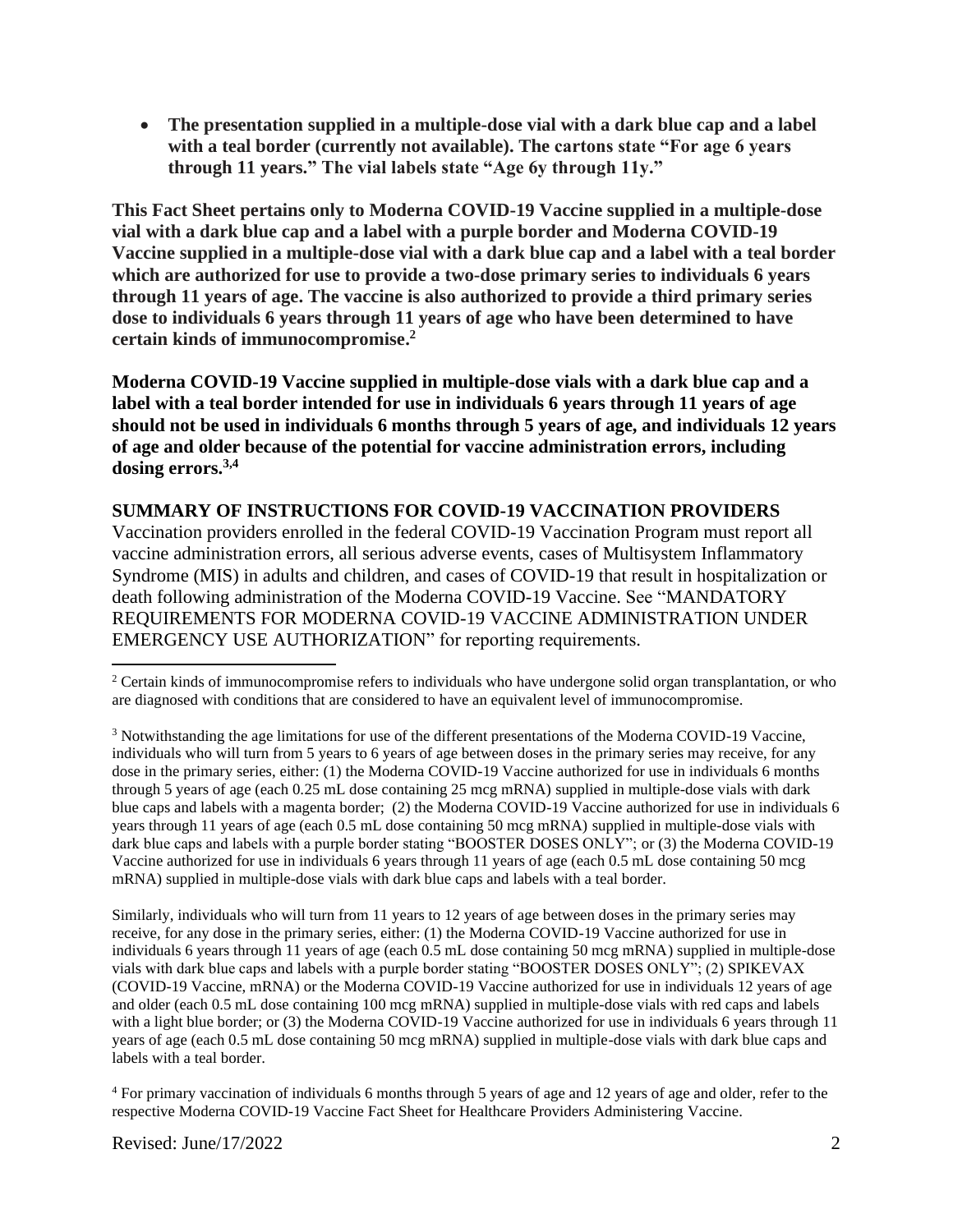The Moderna COVID-19 Vaccine is a suspension for intramuscular injection.

The Moderna COVID-19 Vaccine supplied in a multiple-dose vial with a dark blue cap and a label with a purple border and the Moderna COVID-19 Vaccine supplied in a multiple-dose vial with a dark blue cap and a label with a teal border is administered as a primary series of two doses (0.5 mL each) 1 month apart to individuals 6 years through 11 years of age.

A third primary series dose (0.5 mL) of the Moderna COVID-19 Vaccine supplied in a multipledose vial with a dark blue cap and a label with a purple border and the Moderna COVID-19 Vaccine supplied in a multiple-dose vial with a dark blue cap and a label with a teal border is authorized for administration at least 1 month following the second dose to individuals 6 years through 11 years of age with certain kinds of immunocompromise.

See this Fact Sheet for instructions for preparation and administration. This Fact Sheet may have been updated. For the most recent Fact Sheet, please see www.modernatx.com/covid19vaccineeua.

For information on clinical trials that are testing the use of the Moderna COVID-19 Vaccine for active immunization against COVID-19, please see www.clinicaltrials.gov.

### **DESCRIPTION OF COVID-19**

Coronavirus disease 2019 (COVID-19) is an infectious disease caused by the novel coronavirus, SARS-CoV-2, that appeared in late 2019. It is predominantly a respiratory illness that can affect other organs. People with COVID-19 have reported a wide range of symptoms, ranging from mild symptoms to severe illness. Symptoms may appear 2 to 14 days after exposure to the virus. Symptoms may include: fever or chills; cough; shortness of breath; fatigue; muscle and body aches; headache; new loss of taste or smell; sore throat; congestion or runny nose; nausea or vomiting; diarrhea.

### **DOSAGE AND ADMINISTRATION**

#### **Storage and Handling**

The information in this Fact Sheet supersedes the information on the vial and carton labels.

During storage, minimize exposure to room light, and avoid exposure to direct sunlight and ultraviolet light.

Frozen Storage

Store frozen between -50°C to -15°C (-58°F to 5°F).

#### Storage after Thawing

- Storage at  $2^{\circ}$ C to  $8^{\circ}$ C (36 $^{\circ}$ F to 46 $^{\circ}$ F):
	- $\circ$  Vials may be stored refrigerated between 2°C to 8°C (36°F to 46°F) for up to 30 days prior to first use.
	- o Vials should be discarded 12 hours after the first puncture.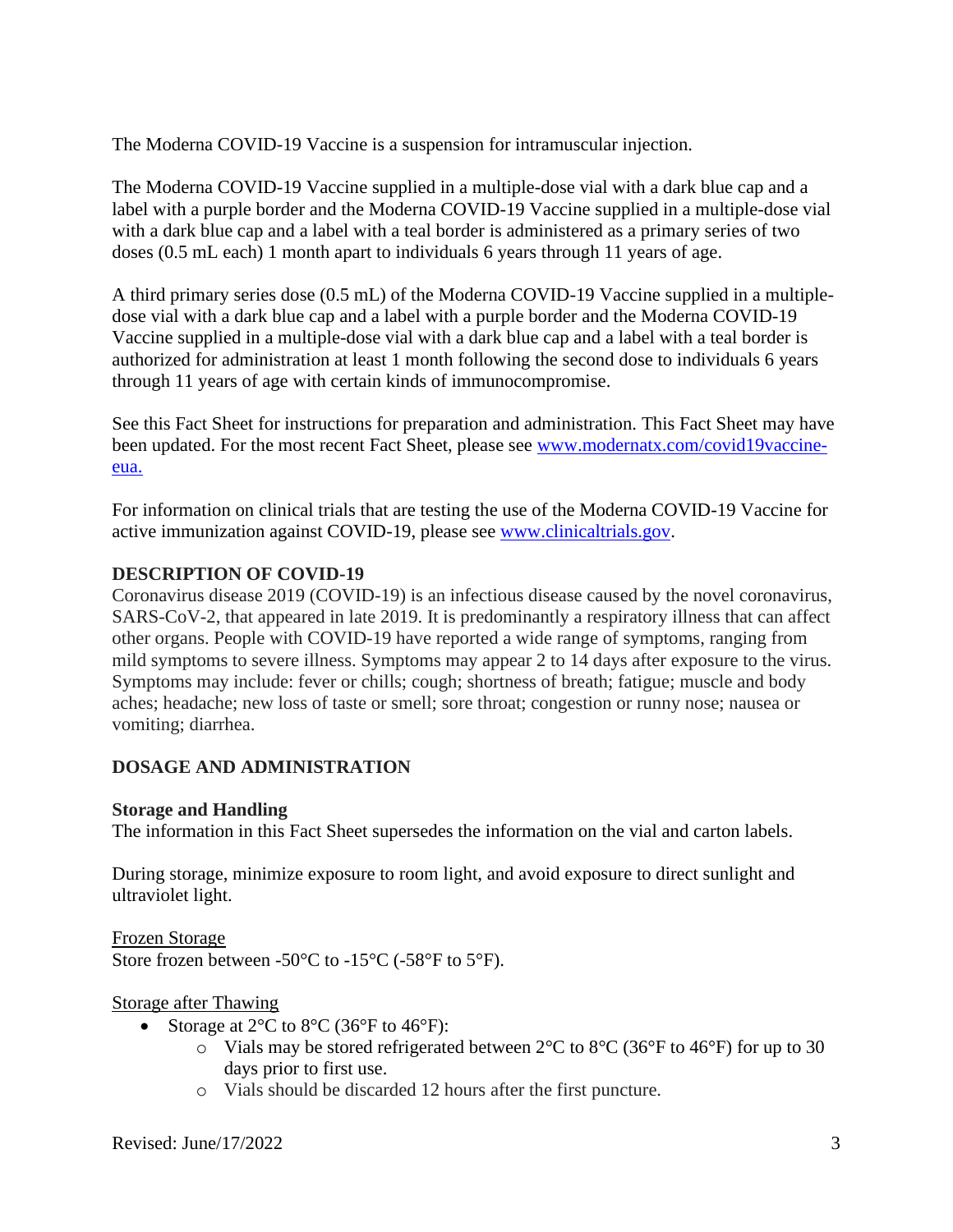- Storage at  $8^{\circ}$ C to  $25^{\circ}$ C (46 $^{\circ}$ F to 77 $^{\circ}$ F):
	- $\circ$  Vials may be stored between 8°C to 25°C (46°F to 77°F) for a total of 24 hours.
	- o Vials should be discarded 12 hours after the first puncture.
	- o Total storage at 8°C to 25°C (46°F to 77°F) must not exceed 24 hours.

#### **Do not refreeze once thawed.**

Thawed vials can be handled in room light conditions.

#### Transportation of Thawed Vials at  $2^{\circ}$ C to  $8^{\circ}$ C (36 $^{\circ}$ F to 46 $^{\circ}$ F)

If transport at -50 $^{\circ}$ C to -15 $^{\circ}$ C (-58 $^{\circ}$ F to 5 $^{\circ}$ F) is not feasible, available data support transportation of one or more thawed vials for up to 12 hours at  $2^{\circ}$ C to  $8^{\circ}$ C (36°F to 46°F) when shipped using shipping containers which have been qualified to maintain  $2^{\circ}$ C to  $8^{\circ}$ C (36°F to 46°F) and under routine road and air transport conditions with shaking and vibration minimized. Once thawed and transported at 2°C to 8°C (36°F to 46°F), vials should not be refrozen and should be stored at  $2^{\circ}$ C to  $8^{\circ}$ C (36 $^{\circ}$ F to 46 $^{\circ}$ F) until use.

#### **Dosing and Schedule**

The Moderna COVID-19 Vaccine supplied in a multiple-dose vial with a dark blue cap and a label with a purple border and the Moderna COVID-19 Vaccine supplied in a multiple-dose vial with a dark blue cap and a label with a teal border is administered as a primary series of two doses (0.5 mL each) 1 month apart to individuals 6 years through 11 years of age.

A third primary series dose (0.5 mL) of the Moderna COVID-19 Vaccine supplied in a multipledose vial with a dark blue cap and a label with a purple border and the Moderna COVID-19 Vaccine supplied in a multiple-dose vial with a dark blue cap and a label with a teal border is authorized for administration at least 1 month following the second dose to individuals 6 years through 11 years of age with certain kinds of immunocompromise.

### **Preparation for Administration**

- The Moderna COVID-19 Vaccine multiple-dose vial with a dark blue cap and a label with a purple border and the Moderna COVID-19 Vaccine multiple-dose vial with a dark blue cap and a label with a teal border contain a frozen suspension that does not contain a preservative and must be thawed prior to administration.
- Verify that the vial of Moderna COVID-19 Vaccine has a dark blue cap and a label with a purple border or a dark blue cap and a label with a teal border.
- Thaw each vial before use following the instructions below.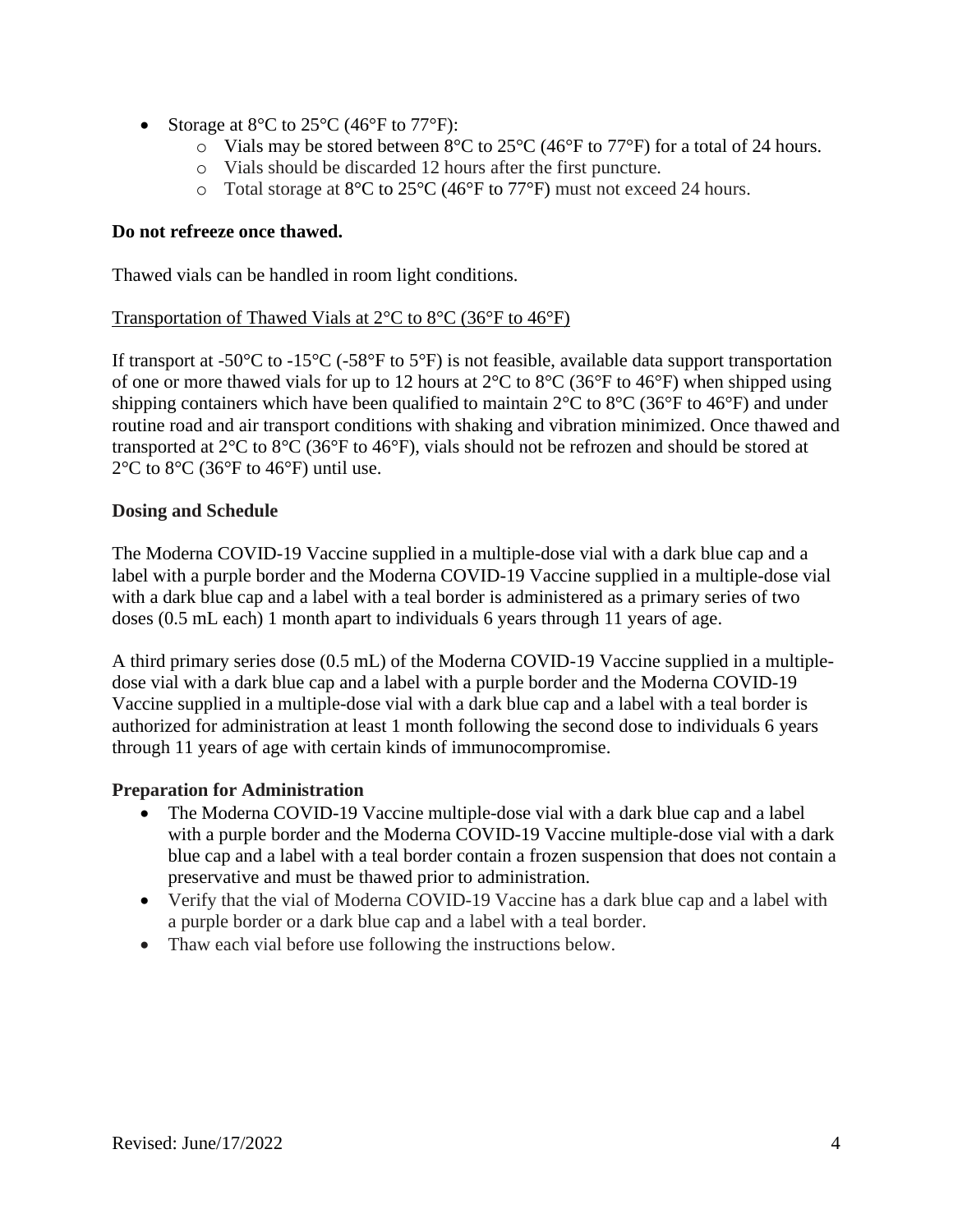**Thawing Instructions for Moderna COVID-19 Vaccine Multiple-Dose Vials with Dark Blue Caps and Labels with a Purple Border or Multiple-Dose Vials with Dark Blue Caps and Labels with a Teal Border**

| Thaw in Refrigerator                                                             | <b>Thaw at Room Temperature</b>                |
|----------------------------------------------------------------------------------|------------------------------------------------|
| Thaw between $2^{\circ}$ C to $8^{\circ}$ C (36 $^{\circ}$ F to 46 $^{\circ}$ F) | Alternatively, thaw between $15^{\circ}$ C to  |
| for 2 hours. Let each vial stand at room                                         | $125^{\circ}$ C (59°F to 77°F) for 45 minutes. |
| temperature for 15 minutes before                                                |                                                |
| administering.                                                                   |                                                |

- After thawing, do not refreeze.
- Swirl vial gently after thawing and between each withdrawal. **Do not shake.** Do not dilute the vaccine.
- Parenteral drug products should be inspected visually for particulate matter and discoloration prior to administration, whenever solution and container permit.
- The Moderna COVID-19 Vaccine is a white to off-white suspension. It may contain white or translucent product-related particulates. Do not administer if vaccine is discolored or contains other particulate matter.
- Each multiple-dose vial with a dark blue cap and a label with a purple border and each multiple-dose vial with a dark blue cap and a label with a teal border contains 5 doses of 0.5 mL.
- If the amount of vaccine remaining in the vial cannot provide a full dose of 0.5 mL, discard the vial and contents. Do not pool excess vaccine from multiple vials.
- After the first 0.5 mL dose has been withdrawn, the vial should be held between  $2^{\circ}C$  to 25°C (36°F to 77°F). Record the date and time of first use on the Moderna COVID-19 Vaccine vial label. Discard vial after 12 hours. Do not refreeze.

### **Administration**

Administer the Moderna COVID-19 Vaccine intramuscularly.

# **CONTRAINDICATION**

Do not administer the Moderna COVID-19 Vaccine to individuals with a known history of a severe allergic reaction (e.g., anaphylaxis) to any component of the Moderna COVID-19 Vaccine *(see Full EUA Prescribing Information)*.

# **WARNINGS**

### **Management of Acute Allergic Reactions**

Appropriate medical treatment to manage immediate allergic reactions must be immediately available in the event an acute anaphylactic reaction occurs following administration of the Moderna COVID-19 Vaccine.

Monitor Moderna COVID-19 Vaccine recipients for the occurrence of immediate adverse reactions according to the Centers for Disease Control and Prevention (CDC) guidelines (https://www.cdc.gov/vaccines/covid-19/clinical-considerations/managing-anaphylaxis.html).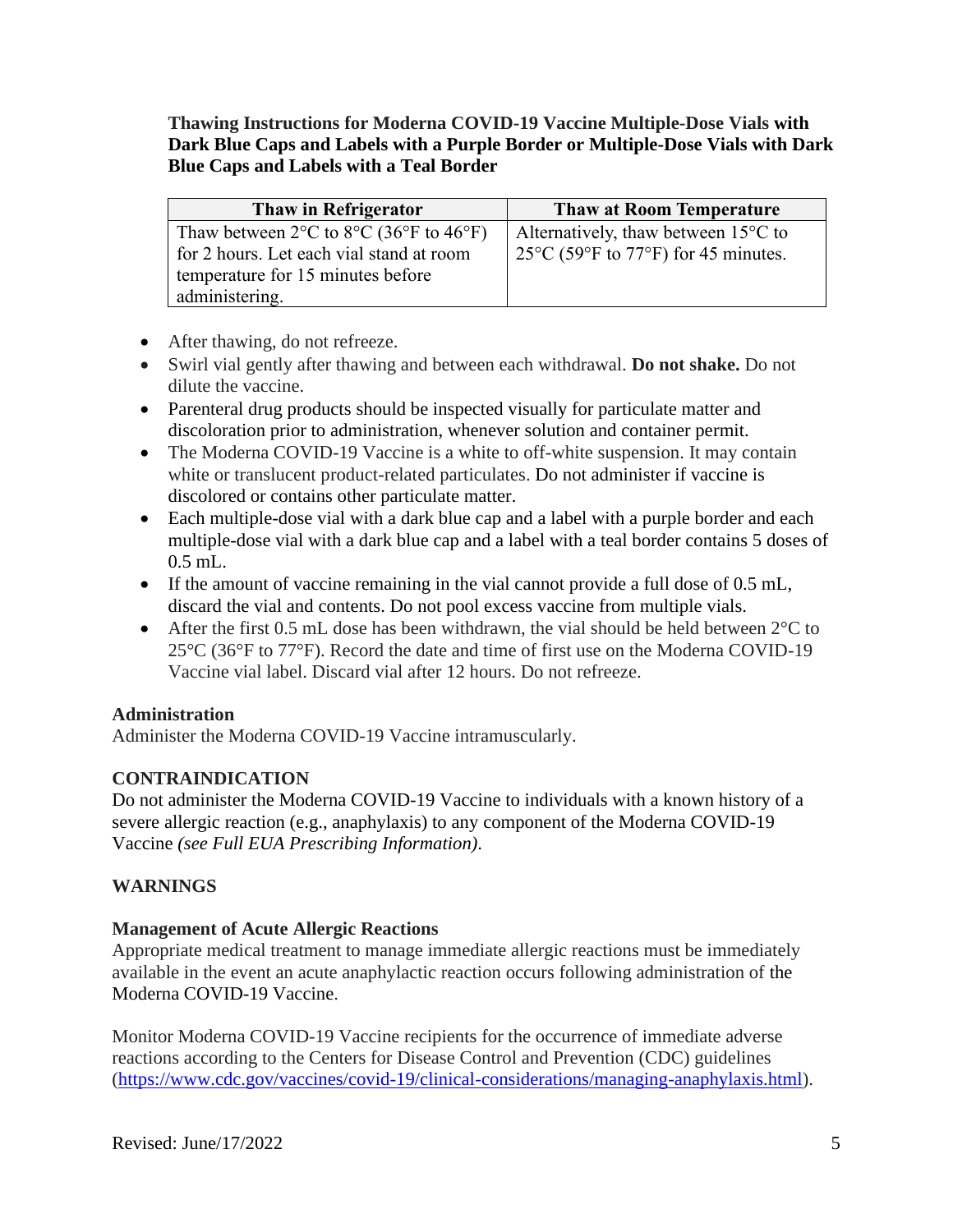#### **Myocarditis and Pericarditis**

Postmarketing data demonstrate increased risks of myocarditis and pericarditis, particularly within 7 days following the second dose. The observed risk is highest in males 18 through 24 years of age. Although some cases required intensive care support, available data from shortterm follow-up suggest that most individuals have had resolution of symptoms with conservative management. Information is not yet available about potential long-term sequelae. The CDC has published considerations related to myocarditis and pericarditis after vaccination, including for vaccination of individuals with a history of myocarditis or pericarditis [\(https://www.cdc.gov/vaccines/covid-19/clinical-considerations/myocarditis.html\)](about:blank).

#### **Syncope**

Syncope (fainting) may occur in association with administration of injectable vaccines. Procedures should be in place to avoid injury from fainting.

#### **Altered Immunocompetence**

Immunocompromised persons, including individuals receiving immunosuppressant therapy, may have a diminished immune response to the Moderna COVID-19 Vaccine.

#### **Limitations of Vaccine Effectiveness**

The Moderna COVID-19 Vaccine may not protect all vaccine recipients.

#### **ADVERSE REACTIONS**

#### *Adverse Reactions in Clinical Trials*

Adverse reactions in individuals 6 years through 11 years following administration of the primary series included pain at the injection site, fatigue, headache, myalgia, chills, nausea/vomiting, axillary swelling/tenderness, fever, erythema at the injection site, swelling at the injection site, and arthralgia. *(See Full EUA Prescribing Information)*

#### *Adverse Reactions in Post-Authorization Experience*

Anaphylaxis and other severe allergic reactions, myocarditis, pericarditis, and syncope have been reported following administration of the Moderna COVID-19 Vaccine outside of clinical trials.

Additional adverse reactions, some of which may be serious, may become apparent with more widespread use of the Moderna COVID-19 Vaccine.

#### **USE WITH OTHER VACCINES**

There is no information on the co-administration of the Moderna COVID-19 Vaccine with other vaccines.

#### **INFORMATION TO PROVIDE TO VACCINE RECIPIENTS/CAREGIVERS**

As the vaccination provider, you must communicate to the recipient or their caregiver, information consistent with the "Fact Sheet for Recipients and Caregivers" (and provide a copy or direct the individual to the website www.modernatx.com/covid19vaccine-eua to obtain the Fact Sheet) prior to the individual receiving each dose of the Moderna COVID-19 Vaccine, including: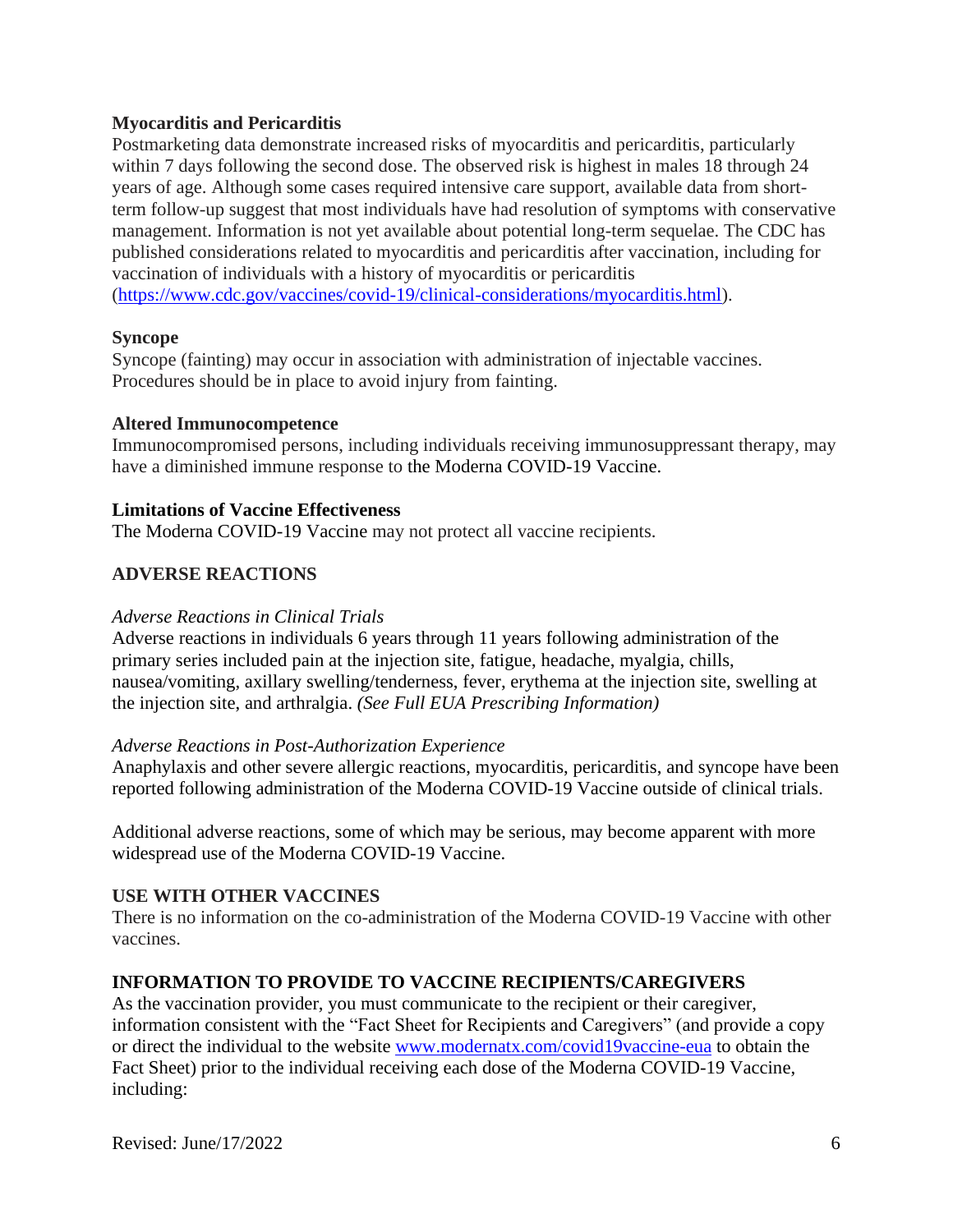- FDA has authorized the emergency use of the Moderna COVID-19 Vaccine, which is not an FDA-approved vaccine.
- The recipient or their caregiver has the option to accept or refuse the Moderna COVID-19 Vaccine.
- The significant known and potential risks and benefits of the Moderna COVID-19 Vaccine, and the extent to which such risks and benefits are unknown.
- Information about available alternative vaccines and the risks and benefits of those alternatives.

For information on clinical trials that are evaluating the use of the Moderna COVID-19 Vaccine to prevent COVID-19, please see www.clinicaltrials.gov.

Provide a vaccination card to the recipient or their caregiver with the date when the recipient needs to return for the second dose of Moderna COVID-19 Vaccine.

Provide the **v-safe** information sheet to vaccine recipients/caregivers and encourage vaccine recipients to participate in **v-safe**. **V-safe** is a voluntary smartphone-based tool that uses text messaging and web surveys to check in with people who have been vaccinated to identify potential side effects after COVID-19 vaccination. **V-safe** asks questions that help CDC monitor the safety of COVID-19 vaccines. **V-safe** also provides second-dose reminders if needed and live telephone follow-up by CDC if participants report a significant health impact following COVID-19 vaccination. For more information, visit: www.cdc.gov/vsafe.

# **MANDATORY REQUIREMENTS FOR MODERNA COVID-19 VACCINE ADMINISTRATION UNDER EMERGENCY USE AUTHORIZATION<sup>5</sup>**

In order to mitigate the risks of using this unapproved product under EUA and to optimize the potential benefit of the Moderna COVID-19 Vaccine, the following items are required. Use of unapproved Moderna COVID-19 Vaccine for active immunization to prevent COVID-19 under this EUA is limited to the following (all requirements **must** be met):

- 1. The Moderna COVID-19 Vaccine is authorized for use in individuals 6 months of age and older.
- 2. The vaccination provider must communicate to the individual receiving the Moderna COVID-19 Vaccine or their caregiver information consistent with the "Fact Sheet for Recipients and Caregivers" prior to the individual receiving the Moderna COVID-19 Vaccine.
- 3. The vaccination provider must include vaccination information in the state/local jurisdiction's Immunization Information System (IIS) or other designated system.
- 4. The vaccination provider is responsible for mandatory reporting of the following to the Vaccine Adverse Event Reporting System (VAERS):
	- vaccine administration errors whether or not associated with an adverse event,

<sup>5</sup> Vaccination providers administering SPIKEVAX (COVID-19 Vaccine, mRNA) must adhere to the same reporting requirements.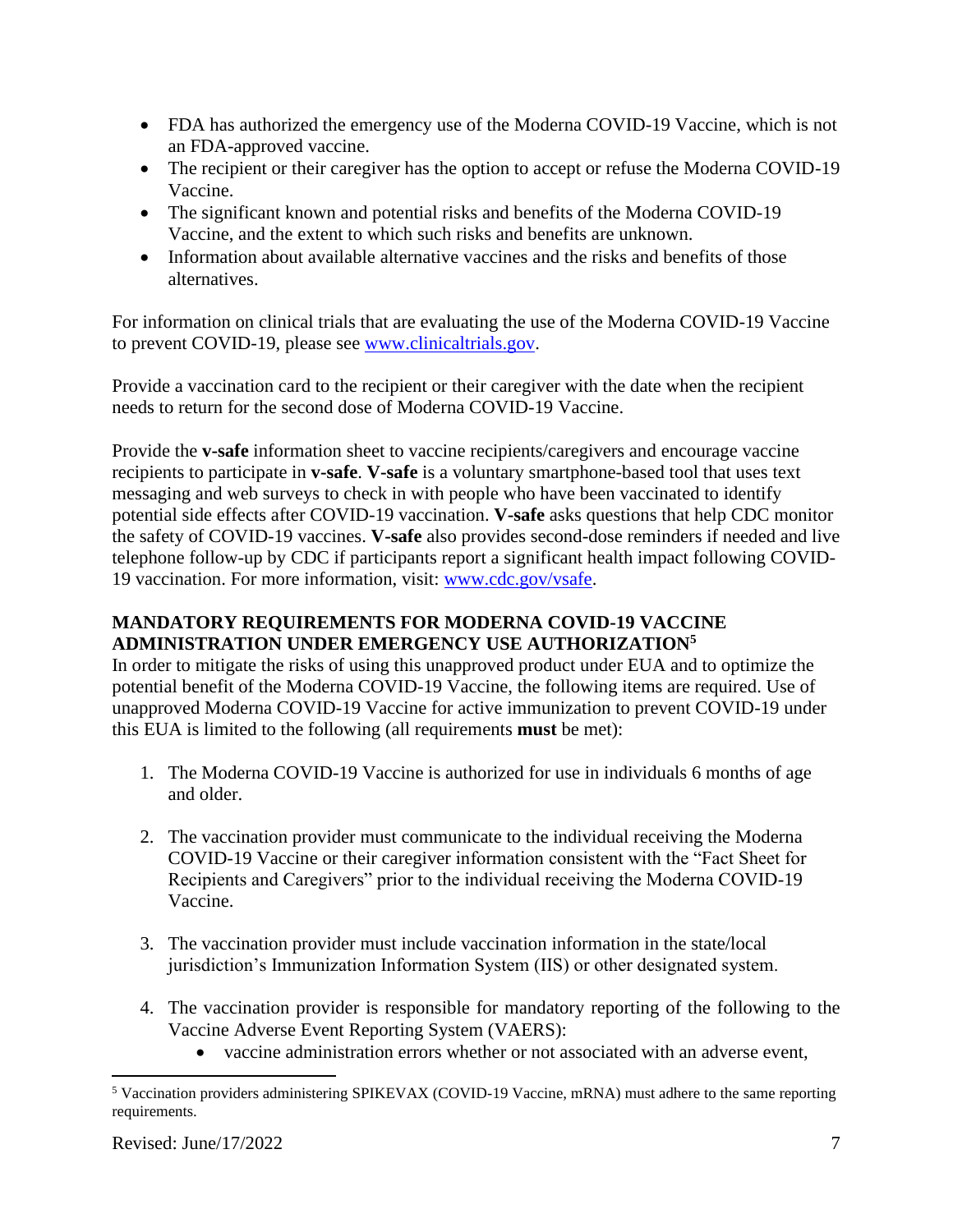- serious adverse events<sup>\*</sup> (irrespective of attribution to vaccination),
- cases of Multisystem Inflammatory Syndrome (MIS) in adults and children, and
- cases of COVID-19 that result in hospitalization or death.

Complete and submit reports to VAERS online at https://vaers.hhs.gov/reportevent.html. For further assistance with reporting to VAERS, call 1-800-822-7967. The reports should include the words "Moderna COVID-19 Vaccine EUA" in the description section of the report.

5. The vaccination provider is responsible for responding to FDA requests for information about vaccine administration errors, adverse events, cases of MIS in adults and children, and cases of COVID-19 that result in hospitalization or death following administration of the Moderna COVID-19 Vaccine to recipients.

\*Serious adverse events are defined as:

- Death:
- A life-threatening adverse event;
- Inpatient hospitalization or prolongation of existing hospitalization;
- A persistent or significant incapacity or substantial disruption of the ability to conduct normal life functions;
- A congenital anomaly/birth defect;
- An important medical event that based on appropriate medical judgement may jeopardize the individual and may require medical or surgical intervention to prevent one of the outcomes listed above.

### **OTHER ADVERSE EVENT REPORTING TO VAERS AND MODERNATX, INC.**

Vaccination providers may report to VAERS other adverse events that are not required to be reported using the contact information above.

To the extent feasible, report adverse events to ModernaTX, Inc. using the contact information below or by providing a copy of the VAERS form to ModernaTX, Inc.

| Email                   | <b>Fax number</b> | <b>Telephone number</b>             |
|-------------------------|-------------------|-------------------------------------|
| ModernaPV@modernatx.com | 1-866-599-1342    | 1-866-MODERNA<br>$(1-866-663-3762)$ |

### **ADDITIONAL INFORMATION**

For general questions, visit the website or call the telephone number provided below.

To access the most recent Moderna COVID-19 Vaccine Fact Sheets, please scan the QR code or visit the website provided below.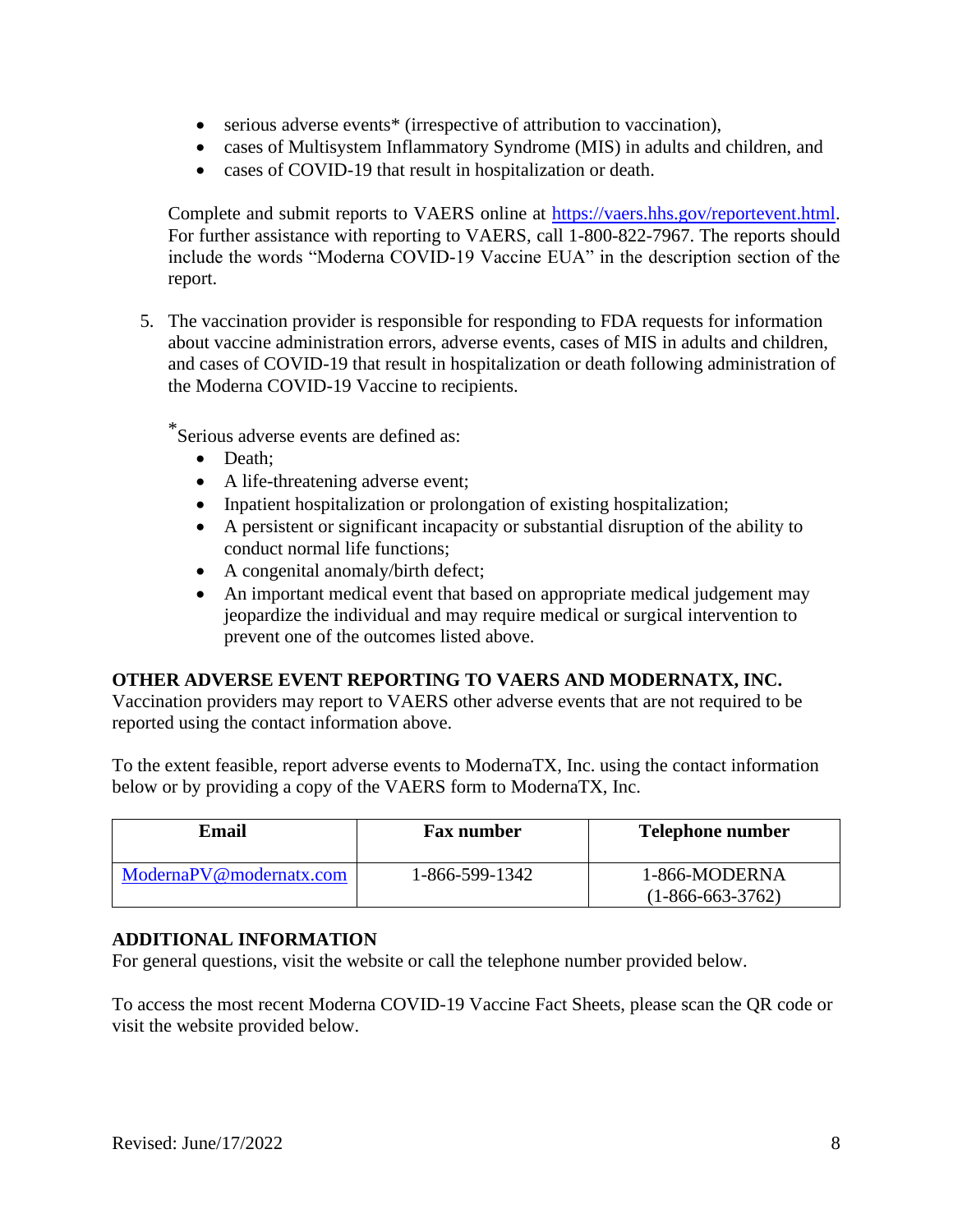| Website                              | <b>Telephone number</b>             |
|--------------------------------------|-------------------------------------|
| www.modernatx.com/covid19vaccine-eua | 1-866-MODERNA<br>$(1-866-663-3762)$ |

# **AVAILABLE ALTERNATIVES**

There may be clinical trials or availability under EUA of other COVID-19 vaccines.

### **FEDERAL COVID-19 VACCINATION PROGRAM**

This vaccine is being made available for emergency use exclusively through the CDC COVID-19 Vaccination Program (the Vaccination Program). Healthcare providers must enroll as providers in the Vaccination Program and comply with the provider requirements. Vaccination providers may not charge any fee for the vaccine and may not charge the vaccine recipient any out-of-pocket charge for administration. However, vaccination providers may seek appropriate reimbursement from a program or plan that covers COVID-19 vaccine administration fees for the vaccine recipient (private insurance, Medicare, Medicaid, HRSA COVID-19 Uninsured Program for non-insured recipients). For information regarding provider requirements and enrollment in the CDC COVID-19 Vaccination Program, see https://www.cdc.gov/vaccines/covid-19/provider-enrollment.html.

Individuals becoming aware of any potential violations of the CDC COVID-19 Vaccination Program requirements are encouraged to report them to the Office of the Inspector General, U.S. Department of Health and Human Services, at 1-800-HHS-TIPS or TIPS.HHS.GOV.

### **AUTHORITY FOR ISSUANCE OF THE EUA**

The Secretary of the Department of Health and Human Services (HHS) has declared a public health emergency that justifies the emergency use of drugs and biological products during the COVID-19 Pandemic. In response, the FDA has issued an EUA for the unapproved product, Moderna COVID-19 Vaccine, for active immunization to prevent COVID-19.

FDA issued this EUA, based on ModernaTX, Inc.'s request and submitted data.

For the authorized uses, although limited scientific information is available, based on the totality of the scientific evidence available to date, it is reasonable to believe that the Moderna COVID-19 Vaccine may be effective for the prevention of COVID-19 in individuals as specified in the *Full EUA Prescribing Information*.

This EUA for the Moderna COVID-19 Vaccine will end when the Secretary of HHS determines that the circumstances justifying the EUA no longer exist or when there is a change in the approval status of the product such that an EUA is no longer needed.

For additional information about Emergency Use Authorization, visit FDA at:

Revised:  $\text{June}/17/2022$  9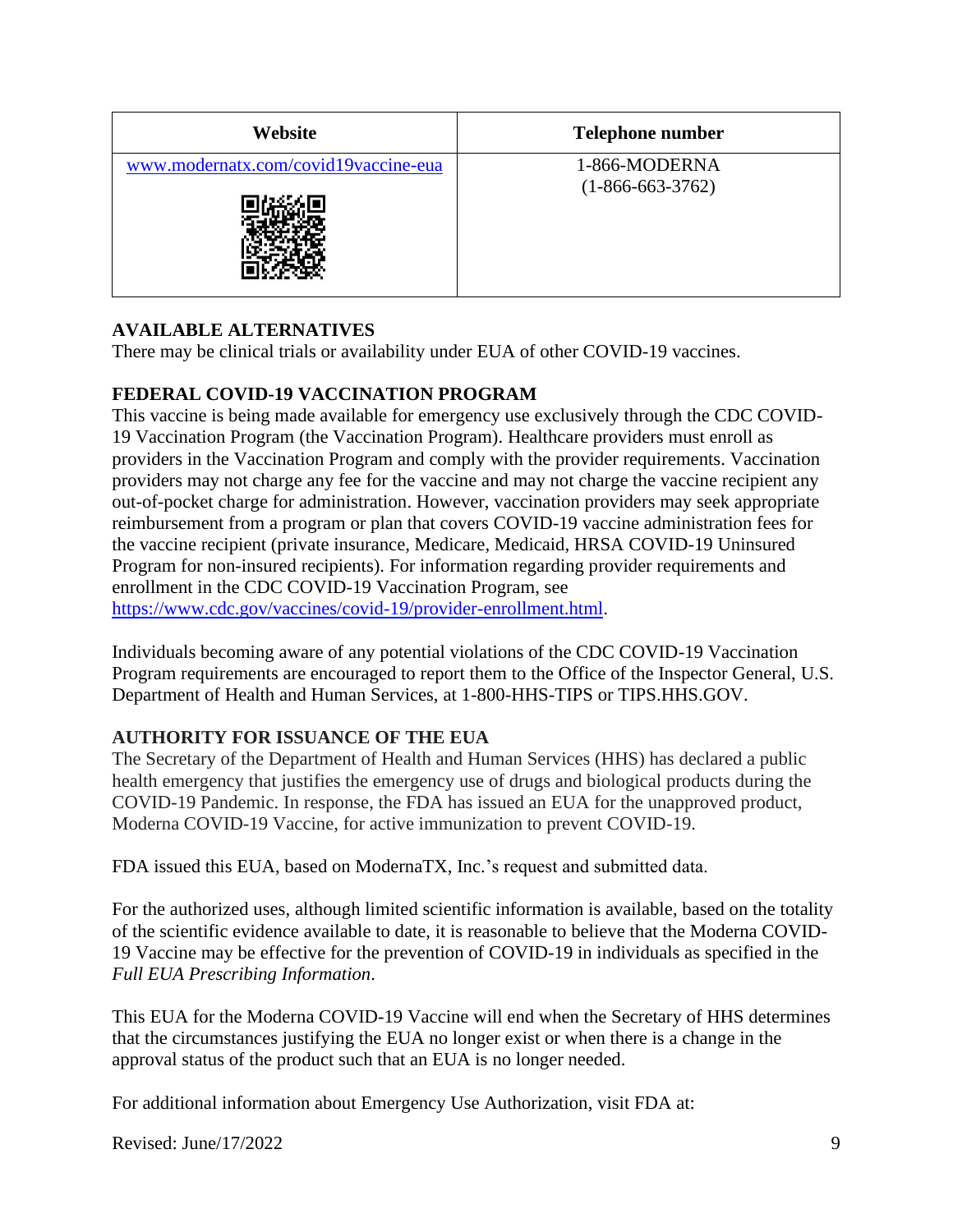https://www.fda.gov/emergency-preparedness-and-response/mcm-legal-regulatory-and-policyframework/emergency-use-authorization.

### **COUNTERMEASURES INJURY COMPENSATION PROGRAM**

The Countermeasures Injury Compensation Program (CICP) is a federal program that has been created to help pay for related costs of medical care and other specific expenses to compensate people injured after use of certain medical countermeasures. Medical countermeasures are specific vaccines, medications, devices, or other items used to prevent, diagnose, or treat the public during a public health emergency or a security threat. For more information about CICP regarding the vaccines to prevent COVID-19, visit http://www.hrsa.gov/cicp, email cicp@hrsa.gov, or call: 1-855-266-2427.

Moderna US, Inc. Cambridge, MA 02139

©2022 ModernaTX, Inc. All rights reserved. Patent(s): www.modernatx.com/patents Revised: June/17/2022

> END SHORT VERSION FACT SHEET Long Version (Full EUA Prescribing Information) Begins On Next Page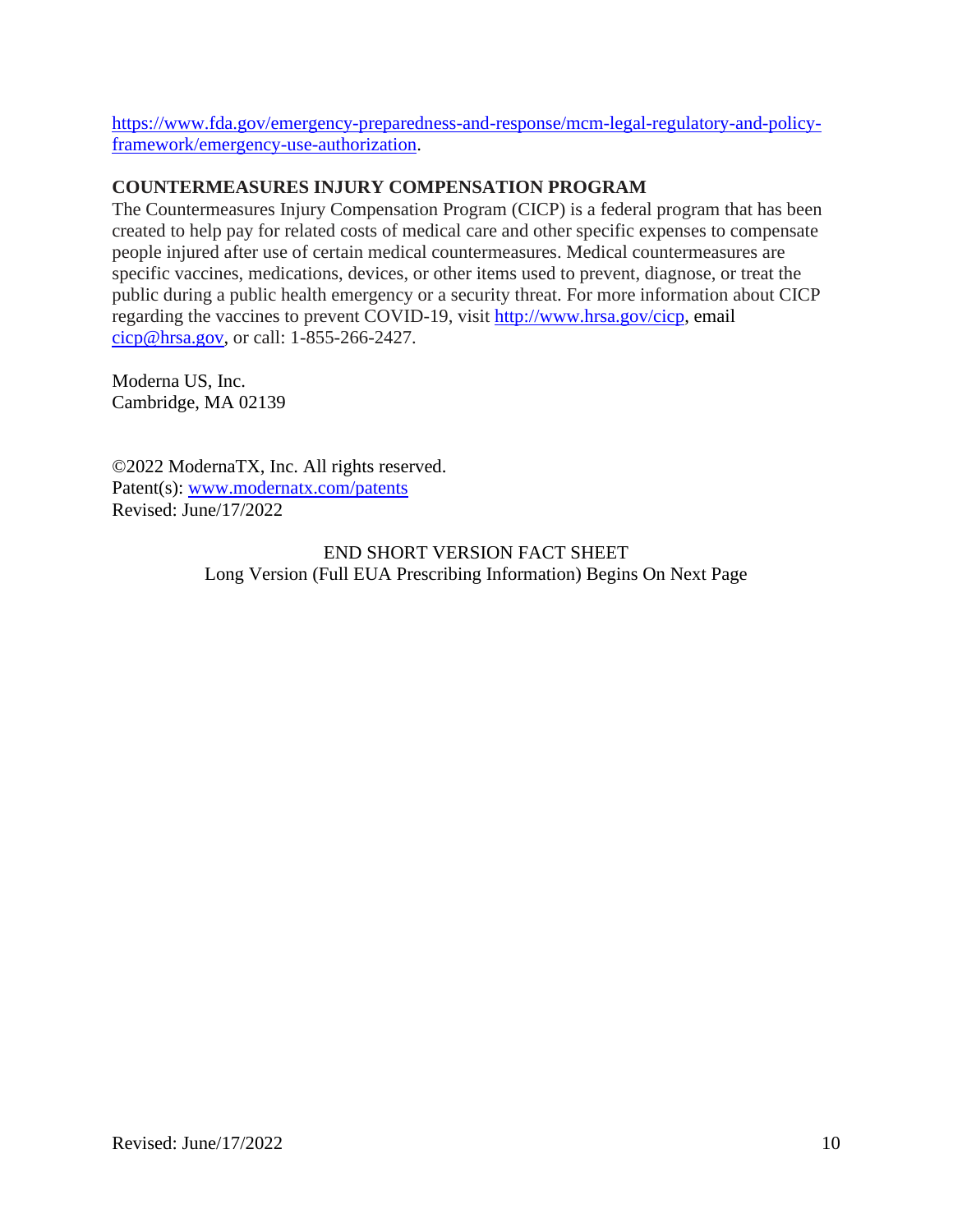#### **FULL EMERGENCY USE AUTHORIZATION (EUA) PRESCRIBING INFORMATION**

#### **MODERNA COVID-19 VACCINE**

| <b>FULL EUA PRESCRIBING INFORMATION: CONTENTS*</b> | <b>11 USE IN SPECIFIC POPULATIONS</b>                             |
|----------------------------------------------------|-------------------------------------------------------------------|
| <b>1 AUTHORIZED USE</b>                            | 11.1 Pregnancy                                                    |
| <b>2 DOSAGE AND ADMINISTRATION</b>                 | 11.2 Lactation                                                    |
| 2.1 Preparation for Administration                 | 11.3 Pediatric Use                                                |
| 2.2 Administration                                 | 11.4 Use in Immunocompromised Individuals                         |
| 2.3 Dosing and Schedule                            | <b>13 DESCRIPTION</b>                                             |
| <b>3 DOSAGE FORMS AND STRENGTHS</b>                | <b>14 CLINICAL PHARMACOLOGY</b>                                   |
| <b>4 CONTRAINDICATIONS</b>                         | 14.1 Mechanism of Action                                          |
| <b>5 WARNINGS AND PRECAUTIONS</b>                  | <b>18 CLINICAL TRIAL RESULTS AND SUPPORTING DATA</b>              |
| 5.1 Management of Acute Allergic Reactions         | <b>FOR EUA</b>                                                    |
| 5.2 Myocarditis and Pericarditis                   | 18.1 Efficacy of Two-Dose Primary Series in Participants 18 Years |
| 5.3 Syncope                                        | and Older                                                         |
| 5.4 Altered Immunocompetence                       | 18.2 Effectiveness of Two-Dose Primary Series in Individuals 6    |
| 5.5 Limitations of Vaccine Effectiveness           | Years Through 11 Years of Age                                     |
| <b>6 OVERALL SAFETY SUMMARY</b>                    | 18.3 Immunogenicity in Solid Organ Transplant Recipients          |
| 6.1 Clinical Trials Experience                     | <b>19 HOW SUPPLIED/STORAGE AND HANDLING</b>                       |
| 6.2 Post-Authorization Experience                  | <b>20 PATIENT COUNSELING INFORMATION</b>                          |
| 8 REQUIREMENTS AND INSTRUCTIONS FOR                | <b>21 CONTACT INFORMATION</b>                                     |
| <b>REPORTING ADVERSE EVENTS AND VACCINE</b>        | *Sections or subsections omitted from the full prescribing        |
| <b>ADMINISTRATION ERRORS</b>                       | information are not listed                                        |
| <b>10 DRUG INTERACTIONS</b>                        |                                                                   |
|                                                    |                                                                   |
|                                                    |                                                                   |
|                                                    |                                                                   |

### **FULL EMERGENCY USE AUTHORIZATION (EUA) PRESCRIBING INFORMATION**

#### **1 AUTHORIZED USE**

Moderna COVID-19 Vaccine is authorized for use under an Emergency Use Authorization (EUA) for active immunization to prevent coronavirus disease 2019 (COVID-19) caused by severe acute respiratory syndrome coronavirus 2 (SARS-CoV-2) in individuals 6 months of age and older.

This EUA Prescribing Information pertains only to Moderna COVID-19 Vaccine supplied in a multiple-dose vial with a dark blue cap and a label with a purple border and Moderna COVID-19 Vaccine supplied in a multiple-dose vial with a dark blue cap and a label with a teal border, which are authorized for use in individuals 6 years through 11 years of age.

#### **2 DOSAGE AND ADMINISTRATION**

For intramuscular injection only.

The storage, preparation, and administration information in this EUA Prescribing Information apply to the Moderna COVID-19 Vaccine for individuals 6 years through 11 years of age, which is supplied in a multiple-dose vial with a dark blue cap and a label with a purple border and in a multiple-dose vial with a dark blue cap and a label with a teal border.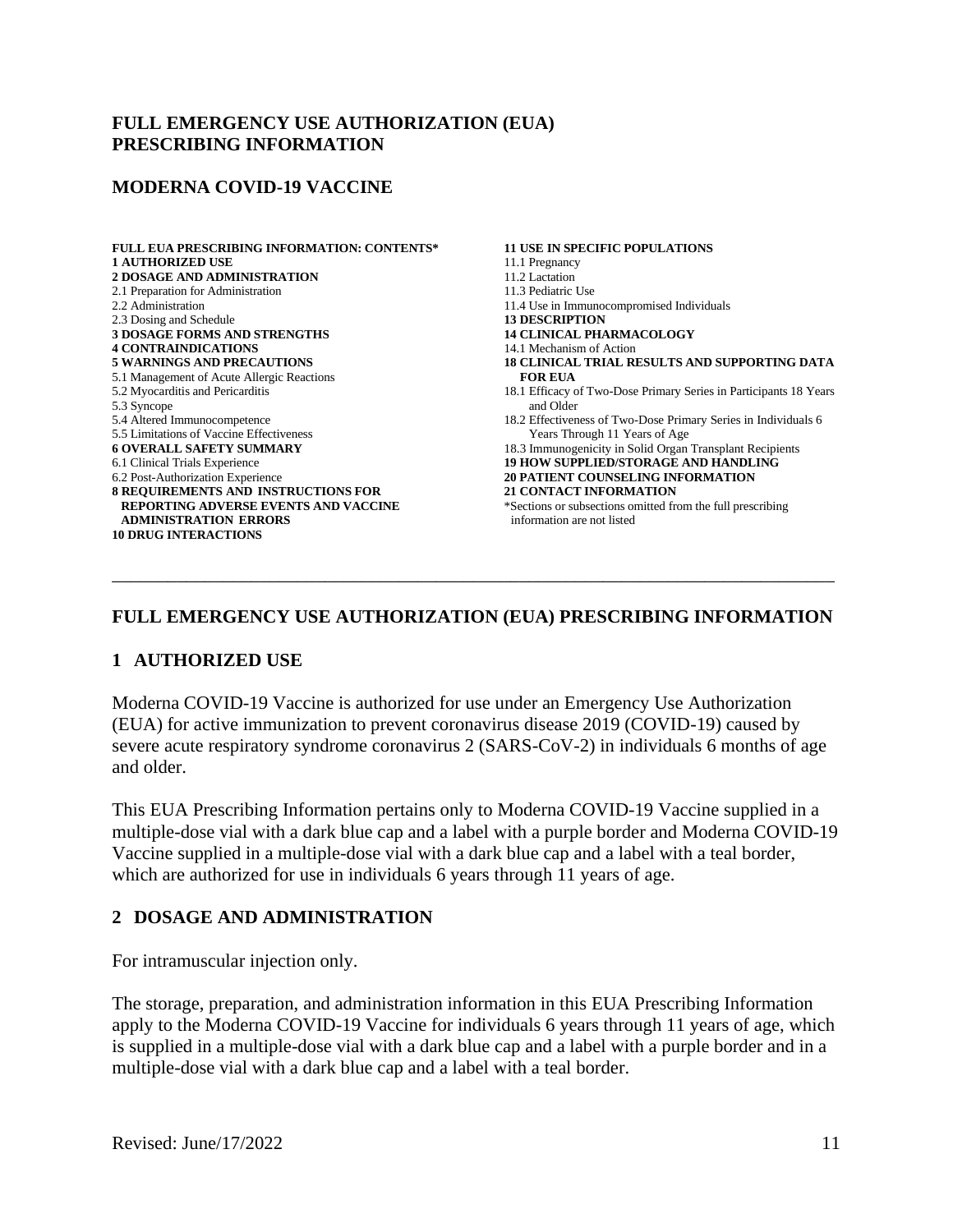# **2.1 Preparation for Administration**

- The Moderna COVID-19 Vaccine multiple-dose vial with a dark blue cap and a label with a purple border and the Moderna COVID-19 Vaccine multiple dose-vial with a dark blue cap and a label with a teal border contain a frozen suspension that does not contain a preservative and must be thawed prior to administration.
- Verify that the vial of Moderna COVID-19 Vaccine has a dark blue cap and a label with a purple border or a dark blue cap and a label with a teal border.
- Thaw each vial before use following the instructions below.

# **Thawing Instructions for Moderna COVID-19 Vaccine Multiple-Dose Vials with Dark Blue Caps and Labels with a Purple Border or Multiple-Dose Vials with Dark Blue Caps and Labels with a Teal Border**

| Thaw in Refrigerator                                                                 | <b>Thaw at Room Temperature</b>                |
|--------------------------------------------------------------------------------------|------------------------------------------------|
| Thaw between $2^{\circ}$ C to $8^{\circ}$ C (36 <sup>o</sup> F to 46 <sup>o</sup> F) | Alternatively, thaw between $15^{\circ}$ C to  |
| for 2 hours. Let each vial stand at room                                             | $125^{\circ}$ C (59°F to 77°F) for 45 minutes. |
| temperature for 15 minutes before                                                    |                                                |
| administering.                                                                       |                                                |

- After thawing, do not refreeze.
- Swirl vial gently after thawing and between each withdrawal. **Do not shake.** Do not dilute the vaccine.
- Parenteral drug products should be inspected visually for particulate matter and discoloration prior to administration, whenever solution and container permit.
- The Moderna COVID-19 Vaccine is a white to off-white suspension. It may contain white or translucent product-related particulates. Do not administer if vaccine is discolored or contains other particulate matter.
- Each multiple-dose vial with a dark blue cap and a label with a purple border and each multiple-dose vial with a dark blue cap and a label with a teal border contains 5 doses of 0.5 mL.
- If the amount of vaccine remaining in the vial cannot provide a full dose of 0.5 mL, discard the vial and contents. Do not pool excess vaccine from multiple vials.
- After the first 0.5 mL dose has been withdrawn, the vial should be held between  $2^{\circ}C$  to  $25^{\circ}$ C (36 $^{\circ}$ F to 77 $^{\circ}$ F). Record the date and time of first use on the Moderna COVID-19 Vaccine vial label. Discard vial after 12 hours. Do not refreeze.

# **2.2 Administration**

Administer the Moderna COVID-19 Vaccine intramuscularly.

# **2.3 Dosing and Schedule**

The Moderna COVID-19 Vaccine supplied in a multiple-dose vial with a dark blue cap and a label with a purple border and the Moderna COVID-19 Vaccine supplied in a multiple-dose vial with a dark blue cap and a label with a teal border is administered as a primary series of two

Revised:  $\text{June}/17/2022$  12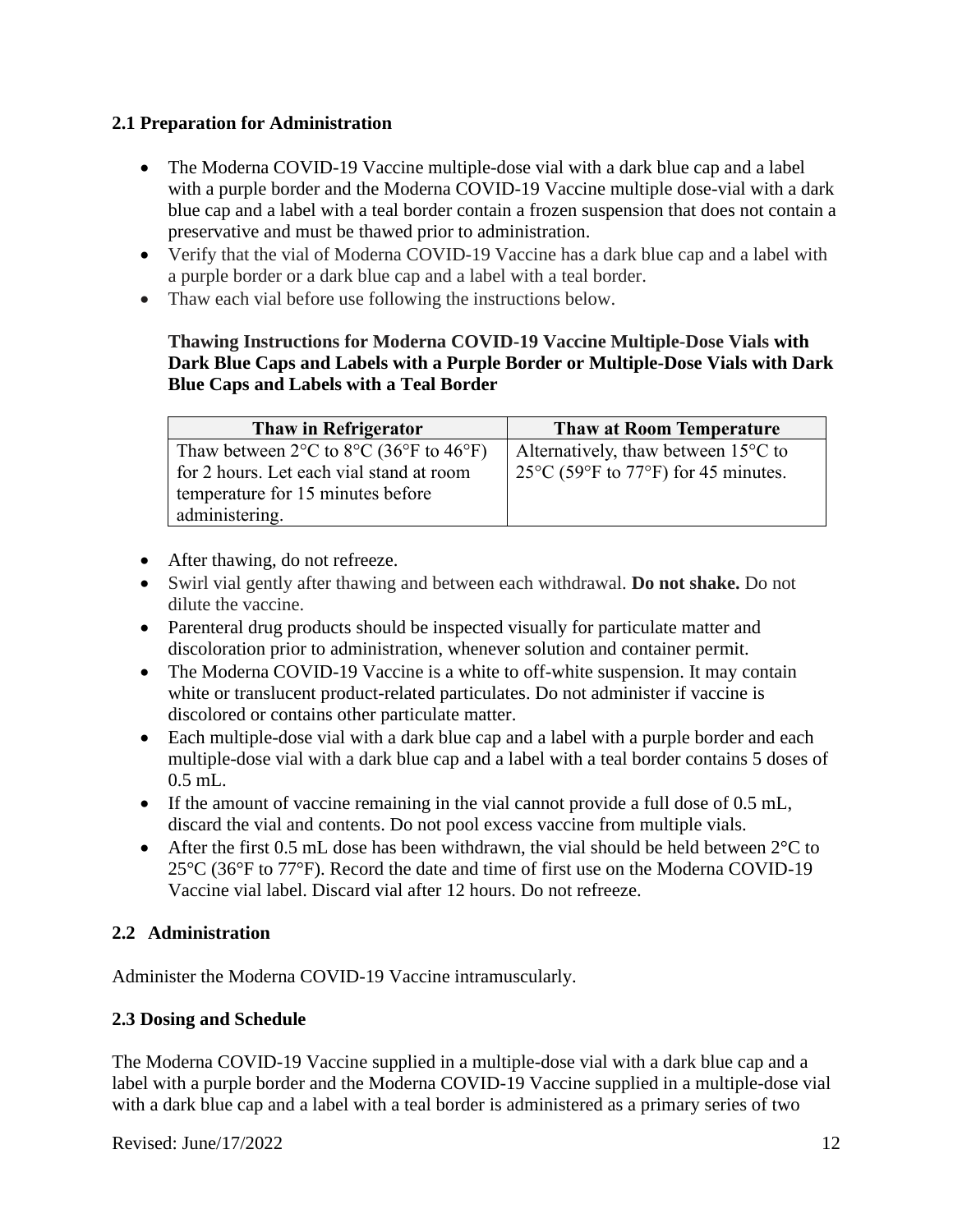doses (0.5 mL each) 1 month apart to individuals 6 years through 11 years of age.

A third primary series dose (0.5 mL) of the Moderna COVID-19 Vaccine supplied in a multipledose vial with a dark blue cap and a label with a purple border and the Moderna COVID-19 Vaccine supplied in a multiple-dose vial with a dark blue cap and a label with a teal border is authorized for administration at least 1 month following the second dose to individuals 6 years through 11 years of age with certain kinds of immunocompromise.

# **3 DOSAGE FORMS AND STRENGTHS**

Moderna COVID-19 Vaccine is a suspension for injection. Each dose of the Moderna COVID-19 Vaccine supplied in a multiple-dose vial with a dark blue cap and a label with a purple border and in a multiple-dose vial with a dark blue cap and a label with a teal border for individuals 6 years through 11 years of age is 0.5 mL.

### **4 CONTRAINDICATIONS**

<span id="page-12-0"></span>Do not administer the Moderna COVID-19 Vaccine to individuals with a known history of severe allergic reaction (e.g., anaphylaxis) to any component of the Moderna COVID-19 Vaccine *[see Description (13)]*.

# **5 WARNINGS AND PRECAUTIONS**

### **5.1 Management of Acute Allergic Reactions**

Appropriate medical treatment to manage immediate allergic reactions must be immediately available in the event an acute anaphylactic reaction occurs following administration of the Moderna COVID-19 Vaccine.

Monitor Moderna COVID-19 Vaccine recipients for the occurrence of immediate adverse reactions according to the Centers for Disease Control and Prevention (CDC) guidelines (https://www.cdc.gov/vaccines/covid-19/clinical-considerations/managing-anaphylaxis.html).

### **5.2 Myocarditis and Pericarditis**

Postmarketing data demonstrate increased risks of myocarditis and pericarditis, particularly within 7 days following the second dose. The observed risk is highest in males 18 through 24 years of age. Although some cases required intensive care support, available data from shortterm follow-up suggest that most individuals have had resolution of symptoms with conservative management. Information is not yet available about potential long-term sequelae. The CDC has published considerations related to myocarditis and pericarditis after vaccination, including for vaccination of individuals with a history of myocarditis or pericarditis

(https://www.cdc.gov/vaccines/covid-19/clinical-considerations/myocarditis.html).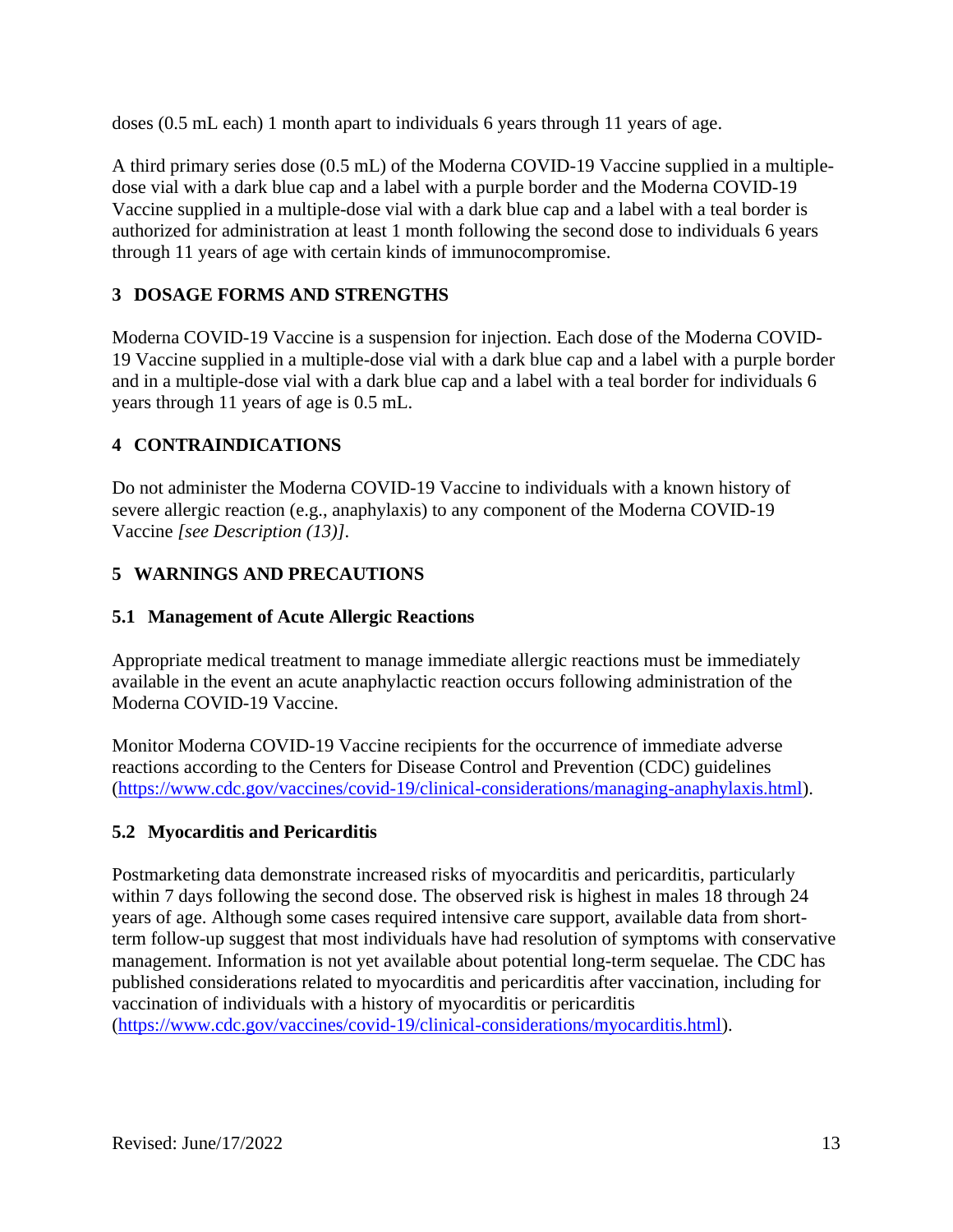# **5.3 Syncope**

Syncope (fainting) may occur in association with administration of injectable vaccines. Procedures should be in place to avoid injury from fainting.

#### **5.4 Altered Immunocompetence**

Immunocompromised persons, including individuals receiving immunosuppressive therapy, may have a diminished response to the Moderna COVID-19 Vaccine.

#### **5.5 Limitations of Vaccine Effectiveness**

The Moderna COVID-19 Vaccine may not protect all vaccine recipients.

# **6 OVERALL SAFETY SUMMARY**

**It is MANDATORY for vaccination providers to report to the Vaccine Adverse Event Reporting System (VAERS) all vaccine administration errors, all serious adverse events, cases of Multisystem Inflammatory Syndrome (MIS) in adults and children, and hospitalized or fatal cases of COVID-19 following vaccination with the Moderna COVID-19 Vaccine.<sup>6</sup> To the extent feasible, provide a copy of the VAERS form to ModernaTX, Inc. Please see the REQUIREMENTS AND INSTRUCTIONS FOR REPORTING ADVERSE EVENTS AND VACCINE ADMINISTRATION ERRORS section for details on reporting to VAERS and ModernaTX, Inc.**

In a clinical study, the adverse reactions in individuals 6 years through 11 years of age following administration of the primary series were pain at the injection site (98.4%), fatigue (73.1%), headache (62.1%), myalgia (35.3%), chills (34.6%), nausea/vomiting (29.3%), axillary swelling/tenderness (27.0%), fever (25.7%), erythema at the injection site (24.0%), swelling at the injection site (22.3%), and arthralgia (21.3%).

#### **Post-Authorization Experience**

Anaphylaxis and other severe allergic reactions, myocarditis, pericarditis, and syncope have been reported following administration of the Moderna COVID-19 Vaccine outside of clinical trials.

### **6.1 Clinical Trials Experience**

Because clinical trials are conducted under widely varying conditions, adverse reaction rates observed in the clinical trials of a vaccine cannot be directly compared with rates in the clinical trials of another vaccine and may not reflect the rates observed in practice.

Overall, approximately 39,000 participants aged 6 months and older received at least one dose of Moderna COVID-19 Vaccine in five clinical trials (NCT04283461, NCT04405076,

<sup>6</sup> Vaccination providers administering SPIKEVAX (COVID-19 Vaccine, mRNA) must adhere to the same reporting requirements.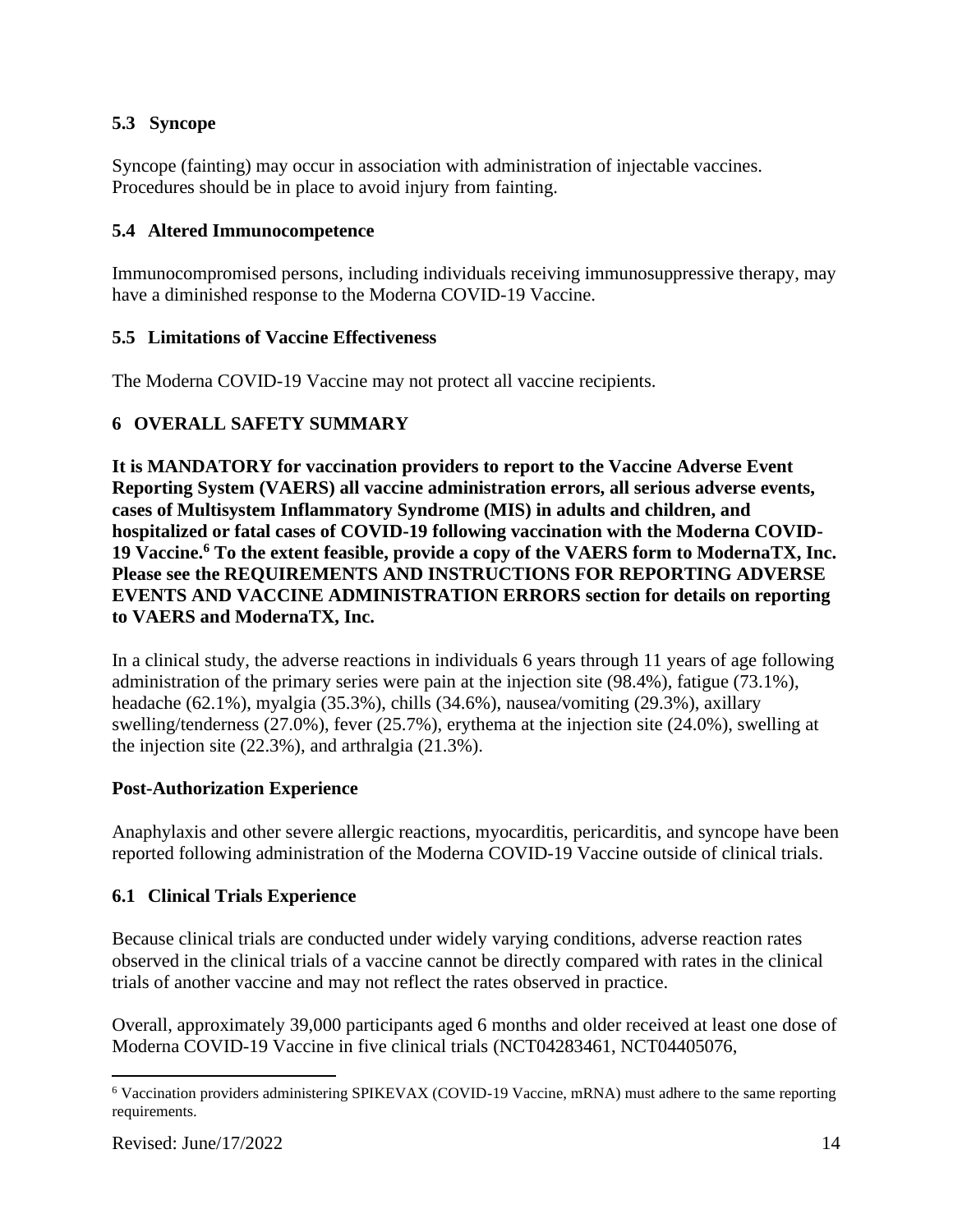NCT04470427, NCT04649151, and NCT04796896). In a sixth clinical trial (NCT04885907), 60 solid organ transplant recipients received a third dose of Moderna COVID-19 Vaccine.

Study 1 (NCT04470427) is a Phase 3 randomized, placebo-controlled, observer-blind clinical trial conducted in the United States involving 30,346 participants 18 years of age and older who received at least one dose of Moderna COVID-19 Vaccine<sup>7</sup> ( $n=15,184$ ) or placebo ( $n=15,162$ ). Study 3 (NCT04649151) is a Phase 2/3 randomized, placebo-controlled, observer-blind, clinical trial conducted in the United States involving 3,726 participants 12 years through 17 years of age who received at least one dose of Moderna COVID-19 Vaccine (n=2,486) or placebo (n=1,240). Study 4 (NCT04796896) includes an ongoing Phase 2/3 randomized, placebo-controlled, observer-blind clinical trial component conducted in the United States and Canada involving 10,390 participants 6 months through 11 years of age who received at least one dose of Moderna COVID-19 Vaccine (n=7,799) or placebo (n=2,591).

# **Individuals 6 Years Through 11 Years of Age**

Safety data for Moderna COVID-19 Vaccine from the ongoing Phase 2/3 randomized, placebocontrolled, observer-blind, clinical trial conducted in the United States and Canada included data in 4,002 participants 6 years through 11 years of age who received at least one dose of Moderna COVID-19 Vaccine (n=3,007) or placebo (n=995) (Study 4). As of the data cutoff date of November 10, 2021, the median duration of blinded follow-up for safety was 51 days after Dose 2, and 1,284 participants had been followed for at least 2 months after Dose 2 (vaccine=1,006, placebo=218).

Demographic characteristics in Study 4 were similar among participants who received Moderna COVID-19 Vaccine and those who received placebo. Overall, 50.8% were male, 49.2% were female, 18.5% were Hispanic or Latino, 65.6% were White, 10.0% were African American, 9.9% were Asian, 0.4% were American Indian or Alaska Native, <0.1% were Native Hawaiian or Pacific Islander, 2.1% were other races, and 10.6% were Multiracial.

# Solicited Adverse Reactions

Local and systemic adverse reactions and use of antipyretic medication were solicited in an electronic diary for 7 days following each injection (i.e., day of vaccination and the next 6 days) among participants receiving Moderna COVID-19 Vaccine (n=3,006) and participants receiving placebo (n=994) with at least 1 documented dose. Events that persisted for more than 7 days were followed until resolution.

The reported number and percentage of the solicited local and systemic adverse reactions in participants 6 years through 11 years of age by dose in Study 4 are presented in Table 1.

<sup>7</sup> Moderna COVID-19 Vaccine is marketed as SPIKEVAX (COVID-19 Vaccine, mRNA), which is approved for use in individuals 18 years of age and older.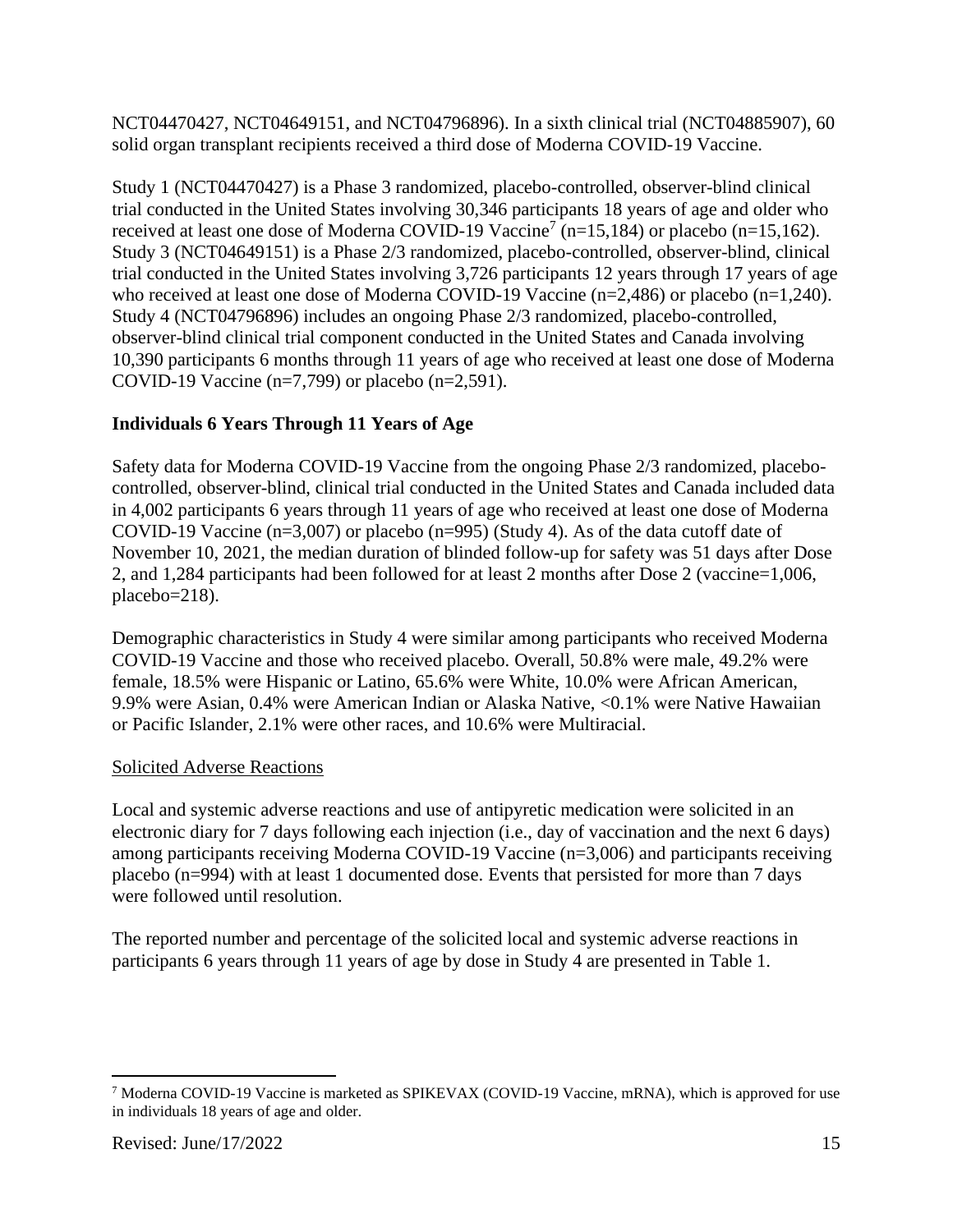### **Table 1: Number and Percentage of Participants With Solicited Local and Systemic Adverse Reactions Starting Within 7 Days\* After Each Dose in Participants 6 Years Through 11 Years (Solicited Safety Set, Dose 1 and Dose 2) †**

|                                  | Moderna COVID-19 Vaccine |                | <b>Placebo</b> <sup>a</sup> |                        |  |  |
|----------------------------------|--------------------------|----------------|-----------------------------|------------------------|--|--|
|                                  | Dose 1                   | Dose 2         | Dose 1                      | Dose 2                 |  |  |
|                                  | $(N=3,004)$              | $(N=2,988)$    | $(N=993)$                   | $(N=969)$              |  |  |
|                                  | $n$ (%)                  | $n$ (%)        | $n$ (%)                     | $n$ (%)                |  |  |
| <b>Local Adverse</b>             |                          |                |                             |                        |  |  |
| <b>Reactions</b>                 |                          |                |                             |                        |  |  |
| Pain                             | 2,796                    | 2,832          | 465                         | 480                    |  |  |
|                                  | (93.1)                   | (94.8)         | (46.8)                      | (49.5)                 |  |  |
| Pain, Grade 3 <sup>b</sup>       | 28                       | 81             | $\boldsymbol{0}$            | $\overline{2}$         |  |  |
|                                  | (0.9)                    | (2.7)          | (0)                         | (0.2)                  |  |  |
| Axillary                         | 465                      | 537            | 84                          | 65                     |  |  |
| swelling/tenderness              | (15.5)                   | (18.0)         | (8.5)                       | (6.7)                  |  |  |
| Axillary                         | $\overline{3}$           | $\overline{3}$ | $\mathbf{1}$                | $\overline{2}$         |  |  |
| swelling/tenderness,             | (<0.1)                   | (0.1)          | (0.1)                       | (0.2)                  |  |  |
| Grade 3 <sup>b</sup>             |                          |                |                             |                        |  |  |
| Swelling (hardness)              | 354                      | 507            | 12                          | 12                     |  |  |
| $\geq$ 25 mm                     | (11.8)                   | (17.0)         | (1.2)                       | (1.2)                  |  |  |
| Swelling (hardness),             | 19                       | 20             | $\mathbf{1}$                | $\boldsymbol{0}$       |  |  |
| Grade $3:$ >100 mm               | (0.6)                    | (0.7)          | (0.1)                       | (0)                    |  |  |
| Erythema (redness)               | 349                      | 559            | 13                          | 10                     |  |  |
| $\geq$ 25 mm                     | (11.6)                   | (18.7)         | (1.3)                       | (1.0)                  |  |  |
| Erythema (redness),              | 16                       | 33             | $\mathbf{1}$                | $\mathbf{1}$           |  |  |
| Grade $3:$ >100 mm               | (0.5)                    | (1.1)          | (0.1)                       | (0.1)                  |  |  |
| <b>Systemic Adverse</b>          |                          |                |                             |                        |  |  |
| <b>Reactions</b>                 |                          |                |                             |                        |  |  |
| Fatigue                          | 1,298                    | 1,925          | 334                         | 335                    |  |  |
|                                  | (43.2)                   | (64.5)         | (33.6)<br>(34.6)            |                        |  |  |
| Fatigue, Grade 3 <sup>c</sup>    | 31                       | 191            | 8                           | 8                      |  |  |
|                                  | (1.0)                    | (6.4)          | (0.8)                       | (0.8)                  |  |  |
| Headache                         | 938                      | 1,622          | 306                         | 275                    |  |  |
|                                  | (31.2)                   | (54.3)         | (30.8)                      | (28.4)                 |  |  |
| Headache, Grade 3 <sup>c</sup>   | 18                       | 119            | $\overline{4}$              | 8                      |  |  |
|                                  | (0.6)                    | (4.0)          | (0.4)                       | (0.8)                  |  |  |
| Myalgia                          | 438                      | 843            | 96                          | 105                    |  |  |
| Myalgia, Grade 3c                | (14.6)<br>11             | (28.2)<br>71   | (9.7)<br>$\mathbf{1}$       | (10.8)<br>$\mathbf{1}$ |  |  |
|                                  | (0.4)                    | (2.4)          | (0.1)                       | (0.1)                  |  |  |
| Arthralgia                       | 260                      | 482            | 75                          | 84                     |  |  |
|                                  | (8.7)                    | (16.1)         | (7.6)                       | (8.7)                  |  |  |
| Arthralgia, Grade 3 <sup>c</sup> | 3                        | 25             | $\mathbf{1}$                | $\boldsymbol{0}$       |  |  |
|                                  | (<0.1)                   | (0.8)          | (0.1)                       | (0)                    |  |  |
| Chills                           | 309                      | 904            | 67                          | $\overline{74}$        |  |  |
|                                  | (10.3)                   | (30.3)         | (6.7)                       | (7.6)                  |  |  |
| Chills, Grade 3 <sup>d</sup>     | $\overline{3}$           | 19             | $\boldsymbol{0}$            | $\mathbf{0}$           |  |  |
|                                  | (<0.1)                   | (0.6)          | (0)                         | (0)                    |  |  |
| Nausea/vomiting                  | 325                      | 716            | 107                         | 97                     |  |  |
|                                  | (10.8)                   | (24.0)         | (10.8)                      | (10.0)                 |  |  |
| Nausea/vomiting,                 | $\overline{5}$           | 19             | $\Omega$                    | $\Omega$               |  |  |
| Grade 3 <sup>b</sup>             | (0.2)                    | (0.6)          | (0)                         | (0)                    |  |  |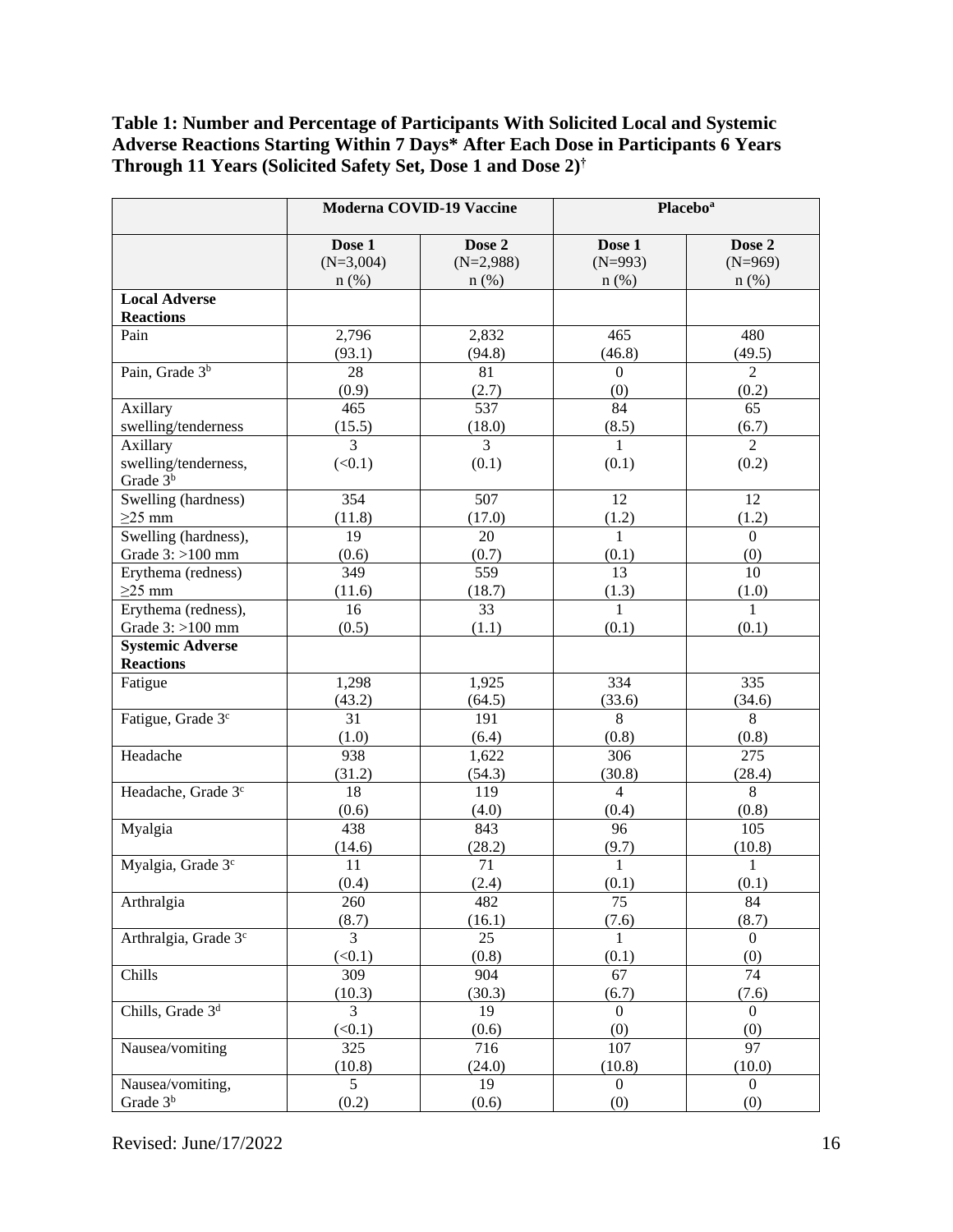|                                              | Moderna COVID-19 Vaccine |                       | <b>Placebo</b> <sup>a</sup> |                     |
|----------------------------------------------|--------------------------|-----------------------|-----------------------------|---------------------|
|                                              | Dose 1<br>$(N=3,004)$    | Dose 2<br>$(N=2,988)$ | Dose 1<br>$(N=993)$         | Dose 2<br>$(N=969)$ |
|                                              | $n$ (%)                  | $n$ (%)               | $n$ (%)                     | $n$ (%)             |
| Fever                                        | 99                       | 714                   | 15                          | 19                  |
| $\geq$ 38.0°C / >100.4°F                     | (3.3)                    | (23.9)                | (1.5)                       | (2.0)               |
| Fever,                                       | 17                       | 115                   | $\mathfrak{D}$              | 2                   |
| Grade 3: $39.0^{\circ}$ - $40.0^{\circ}$ C / | (0.6)                    | (3.8)                 | (0.2)                       | (0.2)               |
| $102.1^{\circ} - 104.0^{\circ}$ F            |                          |                       |                             |                     |
| Use of antipyretic or                        | 730                      | 1,423                 | 95                          | 93                  |
| pain medication                              | (24.3)                   | (47.6)                | (9.6)                       | (9.6)               |

\* 7 days included day of vaccination and the subsequent 6 days. Events and use of antipyretic or pain medication were collected in the electronic diary (e-diary).

† No Grade 4 adverse reactions were reported.

<sup>a</sup> Placebo was a saline solution.

<sup>b</sup> Grade 3 pain, axillary swelling/tenderness, nausea/vomiting: Defined as prevents daily activity.

<sup>c</sup> Grade 3 fatigue, headache, myalgia, arthralgia: Defined as significant; prevents daily activity.

<sup>d</sup> Grade 3 chills: Defined as prevents daily activity and requires medical intervention.

Solicited local and systemic adverse reactions reported following administration of Moderna COVID-19 Vaccine had a median duration of 2 to 3 days.

An assessment of reactogenicity among participants with evidence of prior SARS-CoV-2 infection (immunologic or virologic evidence of prior SARS-CoV-2 infection [defined as positive RT-PCR test and/or positive Elecsys immunoassay result at Day 1]) compared to those with no evidence of infection at baseline (negative RT-PCR test and negative Elecsys immunoassay result at Day 1) was conducted. In ages 6 years through 11 years, 8.6% of participants (vaccine=257, placebo=87) had evidence of prior SARS-CoV-2 infection at baseline. Table 2 presents the number and percentage of the solicited local and systemic adverse reactions in Moderna COVID-19 Vaccine participants starting within 7 days after each dose by SARS-CoV-2 status.

#### **Table 2: Number and Percentage of Participants 6 Years Through 11 Years Who Received Vaccine With Solicited Local and Systemic Adverse Reactions Starting Within 7 Days\* After Each Dose by SARS-CoV-2 Status (Solicited Safety Set, Dose 1 and Dose 2) †**

|                                          | <b>Baseline SARS-CoV-2</b><br><b>Positive</b> |           | <b>Baseline SARS-CoV-2</b><br><b>Negative</b> |             |
|------------------------------------------|-----------------------------------------------|-----------|-----------------------------------------------|-------------|
|                                          | Dose 1                                        | Dose 2    | Dose 1                                        | Dose 2      |
|                                          | $(N=257)$                                     | $(N=255)$ | $(N=2,700)$                                   | $(N=2,686)$ |
|                                          | $n$ (%)                                       | $n$ (%)   | $n$ (%)                                       | $n$ (%)     |
| <b>Local Adverse</b><br><b>Reactions</b> |                                               |           |                                               |             |
| Pain                                     | 234                                           | 240       | 2,522                                         | 2,547       |
|                                          | (91.1)                                        | (94.1)    | (93.4)                                        | (94.8)      |
| Pain, Grade 3 <sup>a</sup>               | 3                                             | 8         | 23                                            | 72          |
|                                          | (1.2)                                         | (3.1)     | (0.9)                                         | (2.7)       |
| Axillary                                 | 63                                            | 48        | 394                                           | 474         |
| swelling/tenderness                      | (24.5)                                        | (18.8)    | (14.6)                                        | (17.6)      |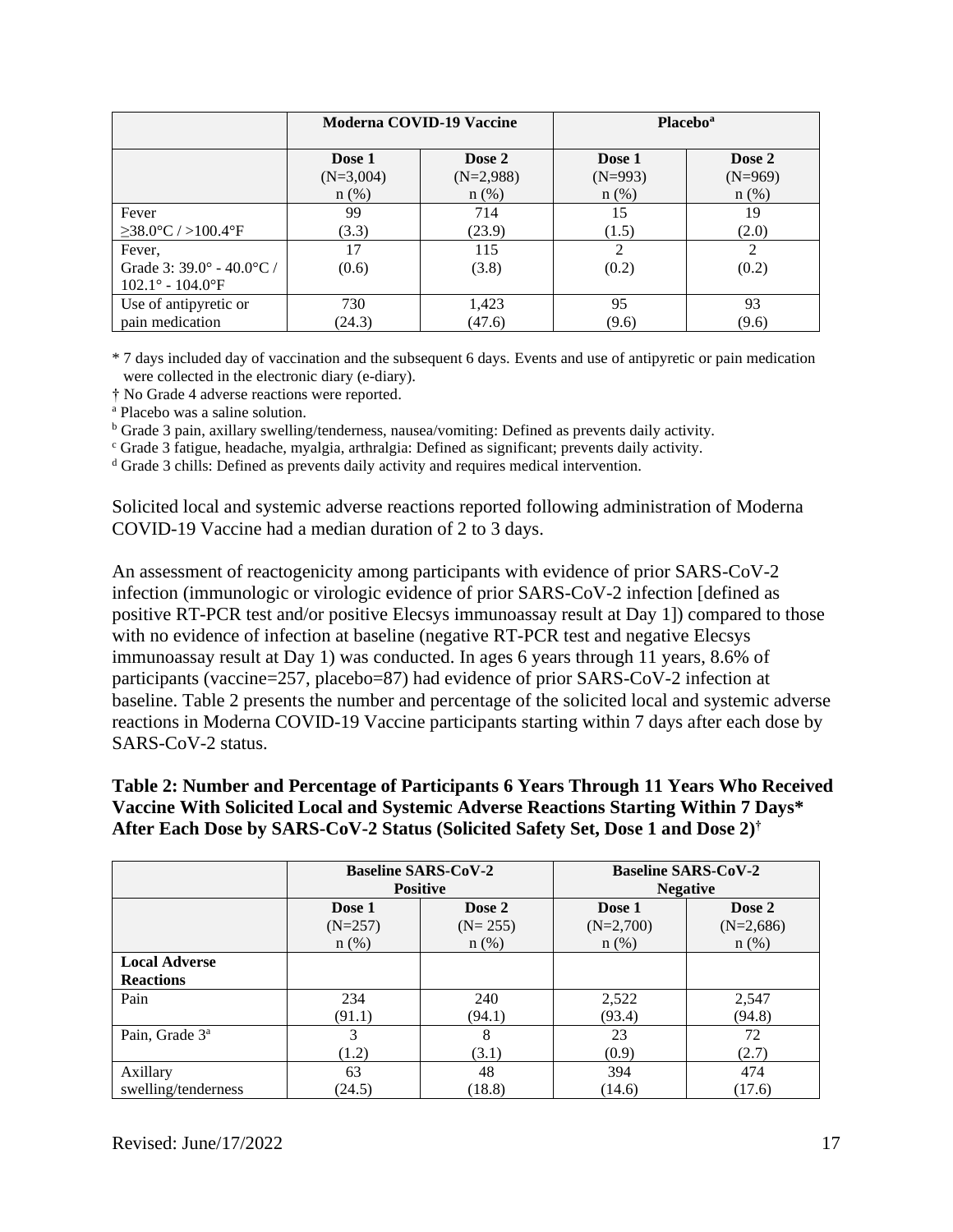|                                                                           |                  | <b>Baseline SARS-CoV-2</b><br><b>Positive</b> | <b>Baseline SARS-CoV-2</b><br><b>Negative</b> |             |
|---------------------------------------------------------------------------|------------------|-----------------------------------------------|-----------------------------------------------|-------------|
|                                                                           | Dose 1           | Dose 2                                        | Dose 1                                        | Dose 2      |
|                                                                           | $(N=257)$        | $(N=255)$                                     | $(N=2,700)$                                   | $(N=2,686)$ |
|                                                                           | $n$ (%)          | $n$ (%)                                       |                                               | $n(\%)$     |
| Axillary                                                                  |                  | $\Omega$                                      | $\frac{n(%)}{2}$<br>$\overline{3}$            |             |
| swelling/tenderness,                                                      | (0.4)            | (0)                                           | (<0.1)                                        | (0.1)       |
| Grade 3 <sup>ª</sup>                                                      |                  |                                               |                                               |             |
| Swelling (hardness)                                                       | 29               | 29                                            | 317                                           | 468         |
| $\geq$ 25 mm                                                              | (11.3)           | (11.4)                                        | (11.7)                                        | (17.4)      |
| Swelling (hardness),                                                      | $\mathbf{1}$     | $\overline{2}$                                | 17                                            | 18          |
| Grade $3:$ >100 mm                                                        | (0.4)            | (0.8)                                         | (0.6)                                         | (0.7)       |
| Erythema (redness)                                                        | 26               | 34                                            | 317                                           | 518         |
| $\geq$ 25 mm                                                              | (10.1)           | (13.3)                                        | (11.7)                                        | (19.3)      |
| Erythema (redness),                                                       | $\overline{0}$   | 1                                             | 15                                            | 32          |
| Grade $3:$ >100 mm                                                        | (0)              | (0.4)                                         | (0.6)                                         | (1.2)       |
| <b>Systemic Adverse</b>                                                   |                  |                                               |                                               |             |
| <b>Reactions</b>                                                          |                  |                                               |                                               |             |
| Fatigue                                                                   | 129              | 145                                           | 1,145                                         | 1,744       |
|                                                                           | (50.2)           | (56.9)                                        | (42.4)                                        | (65.0)      |
| Fatigue, Grade 3 <sup>b</sup>                                             | 11               | 14                                            | 20                                            | 169         |
|                                                                           | (4.3)            | (5.5)                                         | (0.7)                                         | (6.3)       |
| Headache                                                                  | 127              | 134                                           | 796                                           | 1,458       |
|                                                                           | (49.4)           | (52.5)                                        | (29.5)                                        | (54.3)      |
| Headache, Grade 3 <sup>b</sup>                                            | 8                | 11                                            | 10                                            | 103         |
|                                                                           | (3.1)            | (4.3)                                         | (0.4)                                         | (3.8)       |
| Myalgia                                                                   | 63               | $\overline{75}$                               | 367                                           | 747         |
|                                                                           | (24.5)           | (29.4)                                        | (13.6)                                        | (27.8)      |
| Myalgia, Grade 3 <sup>b</sup>                                             | $\overline{2}$   | $\overline{3}$                                | 9                                             | 63          |
|                                                                           | (0.8)            | (1.2)                                         | (0.3)                                         | (2.3)       |
| Arthralgia                                                                | $\overline{33}$  | 43                                            | 224                                           | 427         |
|                                                                           | (12.8)           | (16.9)                                        | (8.3)                                         | (15.9)      |
| Arthralgia, Grade 3 <sup>b</sup>                                          | $\boldsymbol{0}$ | $\mathbf{1}$                                  | $\overline{3}$                                | 22          |
|                                                                           | (0)              | (0.4)                                         | (0.1)                                         | (0.8)       |
| Chills                                                                    | $\overline{51}$  | 68                                            | 251                                           | 815         |
|                                                                           | (19.8)           | (26.7)                                        | (9.3)                                         | (30.4)      |
| Chills, Grade 3 <sup>c</sup>                                              | 1                | 1                                             | $\overline{2}$                                | 17          |
|                                                                           | (0.4)            | (0.4)                                         | (<0.1)                                        | (0.6)       |
| Nausea/vomiting                                                           | 36               | 54                                            | 281                                           | 646         |
|                                                                           | (14.0)           | (21.2)                                        | (10.4)                                        | (24.1)      |
| Nausea/vomiting,                                                          | $\mathbf{1}$     | $\boldsymbol{0}$                              | $\overline{4}$                                | 18          |
| Grade 3 <sup>a</sup>                                                      | (0.4)            | (0)                                           | (0.1)                                         | (0.7)       |
| Fever                                                                     | 42               | 61                                            | 55                                            | 635         |
| $\geq$ 38.0°C / >100.4°F                                                  | (16.3)           | (23.9)                                        | (2.0)                                         | (23.6)      |
| Fever,                                                                    | 5                | 6                                             | 12                                            | 108         |
| Grade 3: 39.0° - 40.0°C /<br>$102.1^{\circ}$ - $104.0^{\circ} \mathrm{F}$ | (1.9)            | (2.4)                                         | (0.4)                                         | (4.0)       |

\* 7 days included day of vaccination and the subsequent 6 days. Events were collected in the electronic diary (ediary).

† No Grade 4 adverse reactions were reported.

<sup>a</sup> Grade 3 pain, axillary swelling/tenderness, nausea/vomiting: Defined as prevents daily activity.

<sup>b</sup> Grade 3 fatigue, headache, myalgia, arthralgia: Defined as significant; prevents daily activity.

<sup>c</sup> Grade 3 chills: Defined as prevents daily activity and requires medical intervention.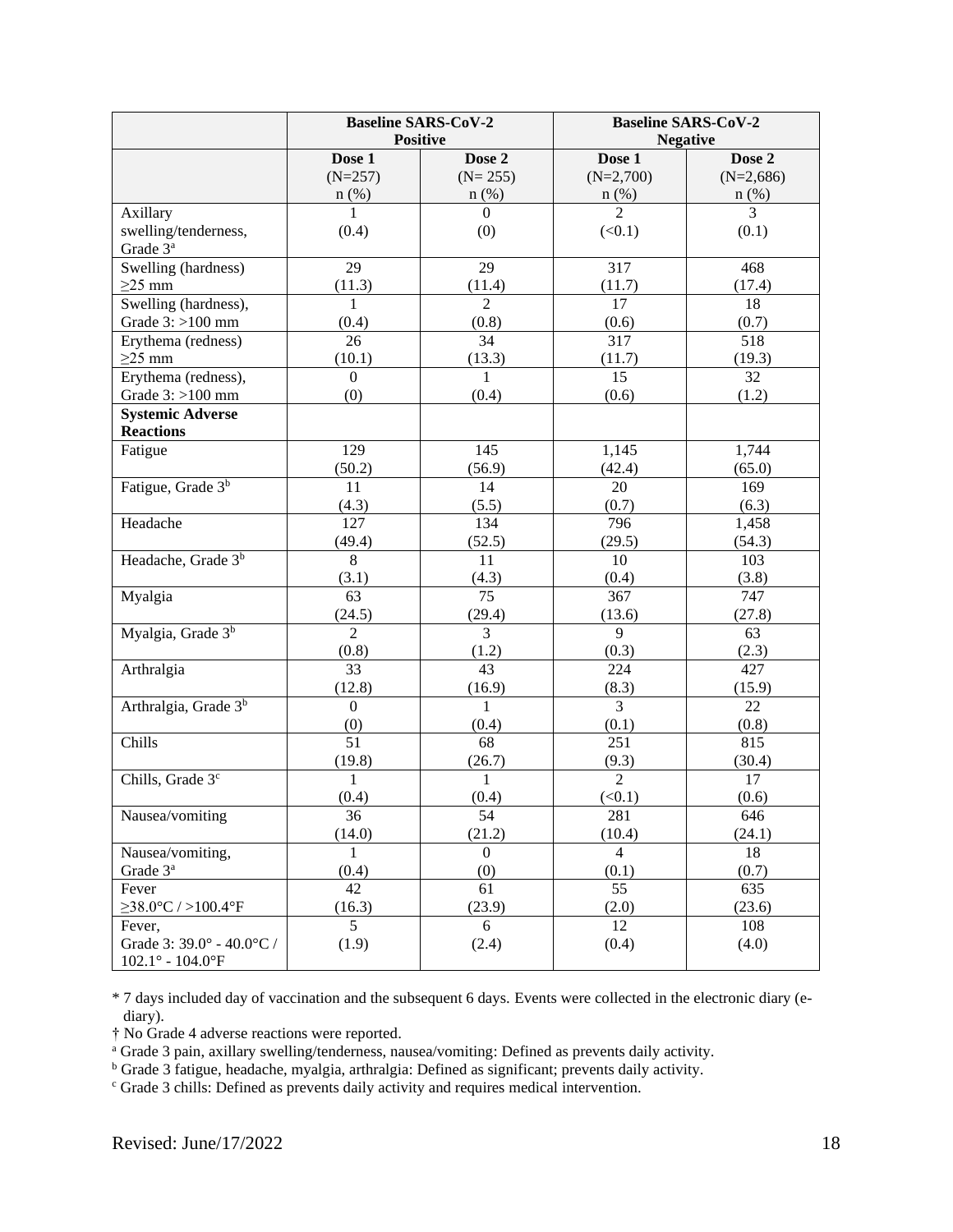#### Unsolicited Adverse Events

Participants were monitored for unsolicited adverse events for up to 28 days following each dose. Serious adverse events and medically attended adverse events will be recorded for the entire study duration. As of November 10, 2021, among participants who had received at least 1 dose of vaccine or placebo (vaccine=3,007, placebo=995), unsolicited adverse events that occurred within 28 days following each vaccination were reported by 29.6% of participants (n=891) who received Moderna COVID-19 Vaccine and 25.1% of participants (n=250) who received placebo. In these analyses, 98.6% of study participants had at least 28 days of follow-up after Dose 2.

During the 28-day follow-up period following any dose, lymphadenopathy-related events were reported by 1.8% of vaccine recipients and 0.6% of placebo recipients. These events included lymphadenopathy, lymph node pain, injection-site lymphadenopathy, and vaccination-site lymphadenopathy which were plausibly related to vaccination. This imbalance is consistent with the imbalance observed for solicited axillary swelling/tenderness in the injected arm.

During the 28-day follow-up period following any dose, hypersensitivity adverse events were reported in 4.3% of vaccine recipients and 2.1% of placebo recipients. Hypersensitivity events in the vaccine group included injection site rash and injection site urticaria, which are likely related to vaccination. Delayed injection site reactions that began >7 days after vaccination were reported in 2.7% of vaccine recipients and in 0.2% of placebo recipients. Delayed injection site reactions included pain, erythema, and swelling and are likely related to vaccination.

During the 28-day follow-up period following any dose, events of abdominal pain (including abdominal pain, abdominal pain upper, and abdominal pain lower) were reported by 1.1% of vaccine recipients and 0.6% of placebo recipients. Currently available information is insufficient to determine a causal relationship with the vaccine.

There were no other notable patterns or numerical imbalances between treatment groups for specific categories of adverse events that would suggest a causal relationship to Moderna COVID-19 Vaccine.

#### Serious Adverse Events

As of November 10, 2021, serious adverse events were reported by 0.2% (n=6) of participants who received Moderna COVID-19 Vaccine and 0.2% (n=2) participants who received placebo. None of the events in the Moderna COVID-19 Vaccine group were considered related to vaccine. In these analyses, 98.6% of study participants had at least 28 days of follow-up after Dose 2, and the median follow-up time for all participants was 51 days after Dose 2.

There were no notable patterns or imbalances between treatment groups for specific categories of serious adverse events that would suggest a causal relationship to Moderna COVID-19 Vaccine.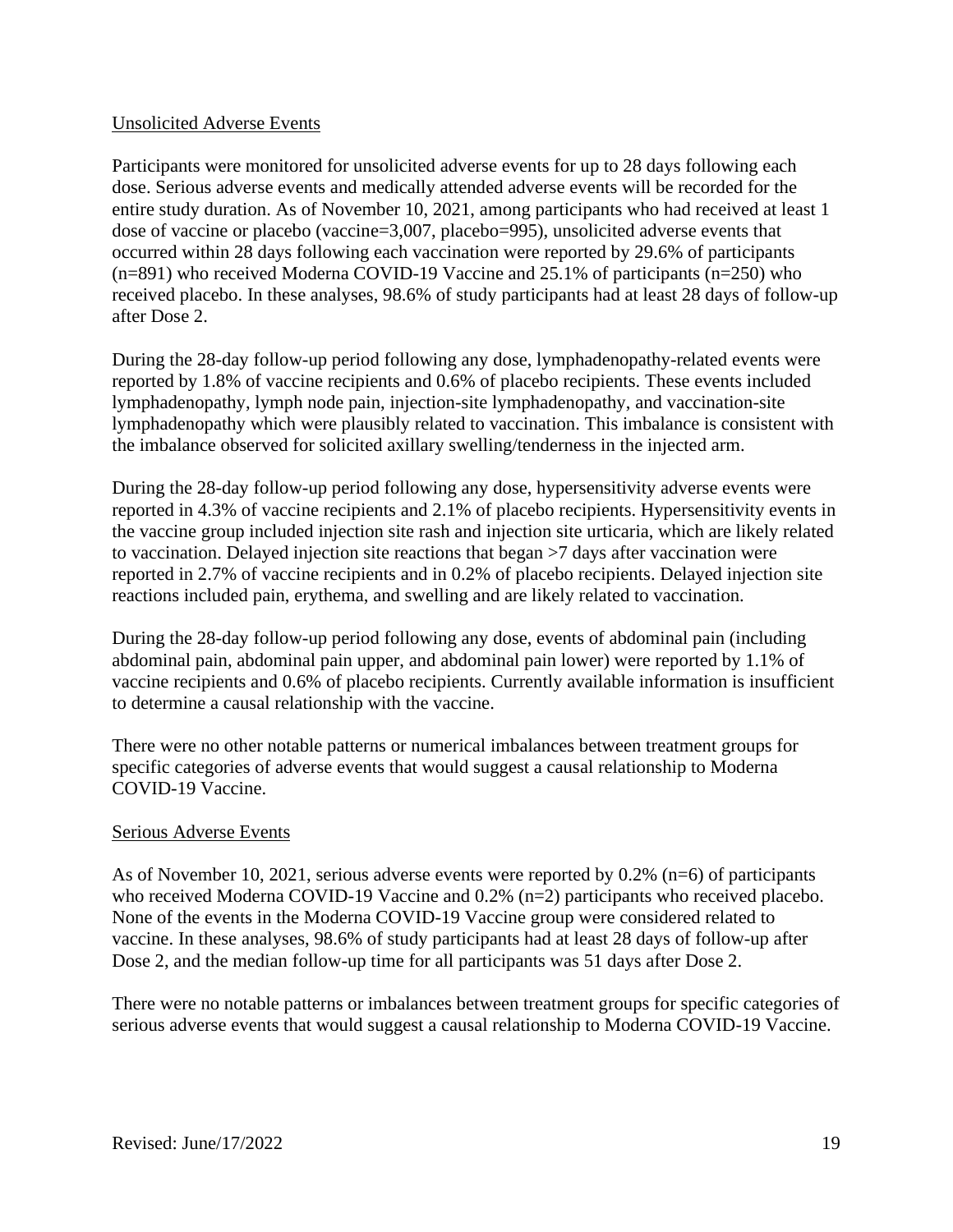#### Additional Safety Analyses

Participants 6 years through 11 years in Study 4 started to enter an open-label, observational phase after November 1, 2021. A long-term safety analysis was conducted in participants 6 years through 11 years from Study 4 who received Moderna COVID-19 Vaccine (n=3,007) with a cutoff date of February 21, 2022. In these analyses, the median duration of follow-up including both the blinded and open-label phases was 158 days after Dose 2. Through the cut-off date, there were no serious adverse events causally related to the vaccine.

### **Individuals 6 Months Through 5 Years of Age**

Safety data for Moderna COVID-19 Vaccine from Study 4 included data in 6,388 participants 6 months through 5 years of age who received at least one dose of Moderna COVID-19 Vaccine  $(n=4,792)$  or placebo  $(n=1,596)$ . As of the data cutoff date of February 21, 2022, the median duration of blinded follow-up for safety for participants 6 months through 23 months was 68 days after Dose 2. For participants 2 years to 5 years, the median duration of blinded follow-up for safety was 71 days after Dose 2.

For participants 6 months through 23 months, 51.1% were male, 48.9% were female, 13.2% were Hispanic or Latino, 79.0% were White, 3.1% were African American, 4.9% were Asian, 0.2% were American Indian or Alaska Native, 0.0% were Native Hawaiian or Pacific Islander, 1.5% were other races, and 10.6% were Multiracial. For participants 2 years through 5 years, 50.8% were male, 49.2% were female, 14.2% were Hispanic or Latino, 76.5% were White, 4.5% were African American, 6.0% were Asian, 0.4% were American Indian or Alaska Native, 0.3% were Native Hawaiian or Pacific Islander, 1.5% were other races, and 10.4% were Multiracial. Demographic characteristics were similar among participants who received Moderna COVID-19 Vaccine and those who received placebo.

#### Unsolicited Adverse Events

Participants were monitored for unsolicited adverse events for up to 28 days following each dose and follow-up is ongoing. Serious adverse events and medically attended adverse events will be recorded for the entire study duration.

As of February 21, 2022, among participants 6 months through 23 months of age who had received at least 1 dose of vaccine or placebo (vaccine=1,761, placebo=589), unsolicited adverse events that occurred within 28 days following each vaccination were reported by 49.3% of participants (n=869) who received Moderna COVID-19 Vaccine and 48.2% of participants (n=284) who received placebo. In these analyses, 83.1% of study participants 6 months through 23 months of age had at least 28 days of follow-up after Dose 2. Among participants 2 years through 5 years of age who had received at least 1 dose of vaccine or placebo (vaccine=3,031, placebo=1,007), unsolicited adverse events that occurred within 28 days following each vaccination were reported by 40.0% of participants  $(n=1,212)$  who received Moderna COVID-19 Vaccine and 37.5% of participants (n=378) who received placebo. In these analyses, 89.3% of study participants 2 years through 5 years of age had at least 28 days of follow-up after Dose 2.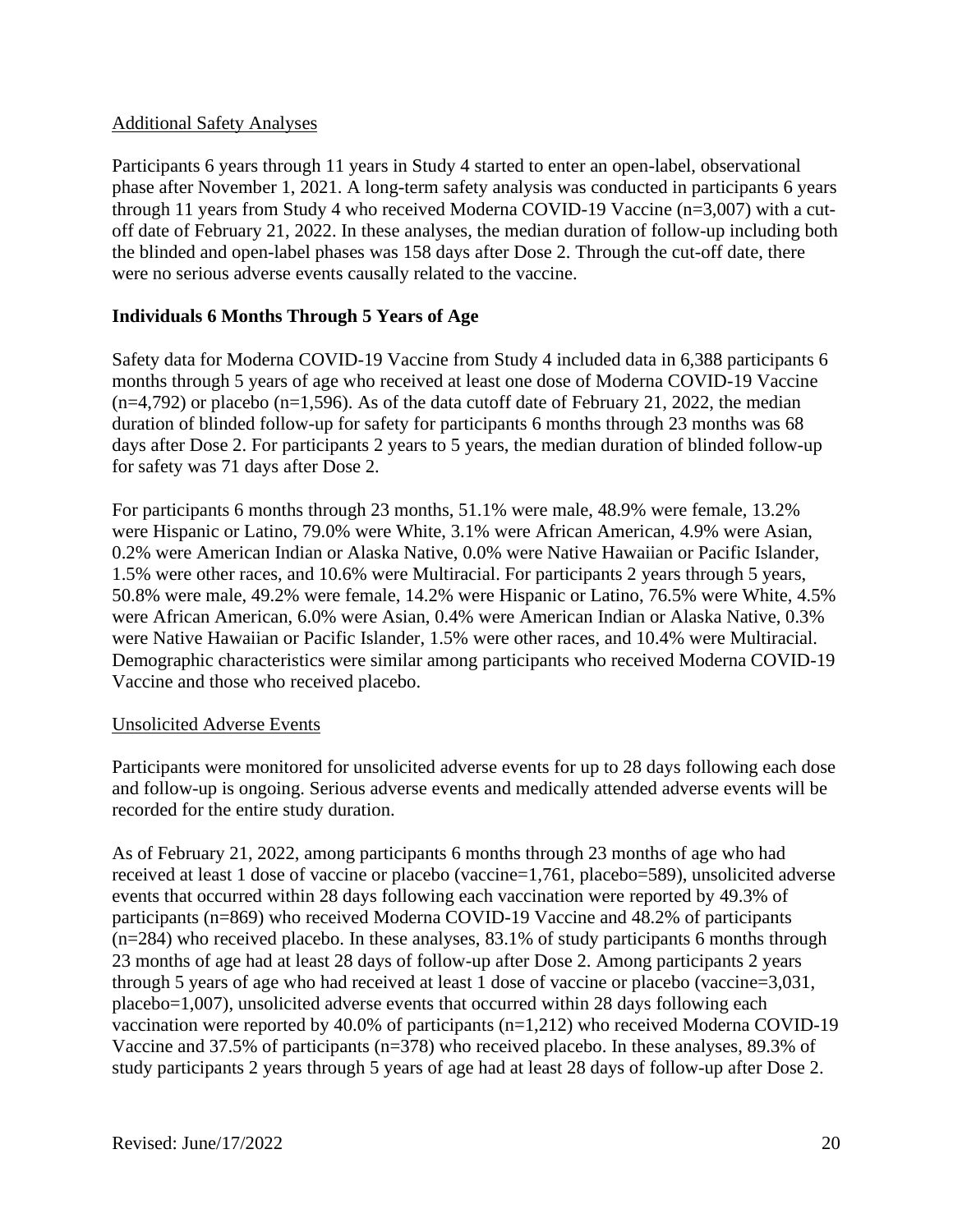During the 28-day follow-up period following any dose, lymphadenopathy-related events were reported by 1.5% of vaccine recipients and 0.2% of placebo recipients who were 6 months through 23 months of age and 0.9% of vaccine recipients and  $\langle 0.1\%$  of placebo recipients who were 2 years through 5 years of age. These events included lymphadenopathy, injection-site lymphadenopathy, and vaccination-site lymphadenopathy which were plausibly related to vaccination.

During the 28-day follow-up period following any dose, hypersensitivity adverse events were reported in 3.9% of vaccine recipients and 5.3% of placebo recipients who were 6 months through 23 months of age and 3.5% of vaccine recipients and 2.5% of placebo recipients who were 2 years through 5 years of age. Hypersensitivity events in the vaccine group included injection site rash and injection site urticaria, which are likely related to vaccination. Delayed injection site reactions that began >7 days after vaccination were reported in 1.2% of vaccine recipients and no placebo recipients who were 6 months through 23 months of age and 1.4% of vaccine recipients and <0.1% of placebo recipients who were 2 years through 5 years of age. Delayed injection site reactions included pain, erythema, and swelling and are likely related to vaccination.

During the 28-day follow-up period following any dose, events of abdominal pain (including abdominal pain, abdominal pain upper, and abdominal discomfort) were reported by 0.7% of vaccine recipients and 0.4% of placebo recipients who were 2 years through 5 years of age. Currently available information is insufficient to determine a causal relationship with the vaccine.

There were no other notable patterns or numerical imbalances between treatment groups for specific categories of adverse events that would suggest a causal relationship to Moderna COVID-19 Vaccine.

#### Serious Adverse Events

As of February 21, 2022, serious adverse events were reported by 0.9% (n=15) of participants who received vaccine and  $0.2\%$  (n=1) of participants who received placebo who were 6 months through 23 months of age and 0.3% (n=9) of participants who received Moderna COVID-19 Vaccine and 0.2% (n=2) of participants who received placebo who were 2 years through 5 years of age. In these analyses, 83.1% of study participants 6 months through 23 months of age had at least 28 days of follow-up after Dose 2, and the median follow-up time for all participants was 68 days after Dose 2. In these analyses, 89.3% of study participants 2 years through 5 years of age had at least 28 days of follow-up after Dose 2, and the median follow-up time for all participants was 71 days after Dose 2.

In participants 6 months through 23 months of age who received the vaccine, a 1-year-old female experienced serious adverse events of a Grade 3 fever 6 hours after Dose 1 and a febrile convulsion 1 day after Dose 1. These events were considered related to vaccination. In participants 2 years through 5 years of age who received Moderna COVID-19 Vaccine, none of the events were considered related to vaccine.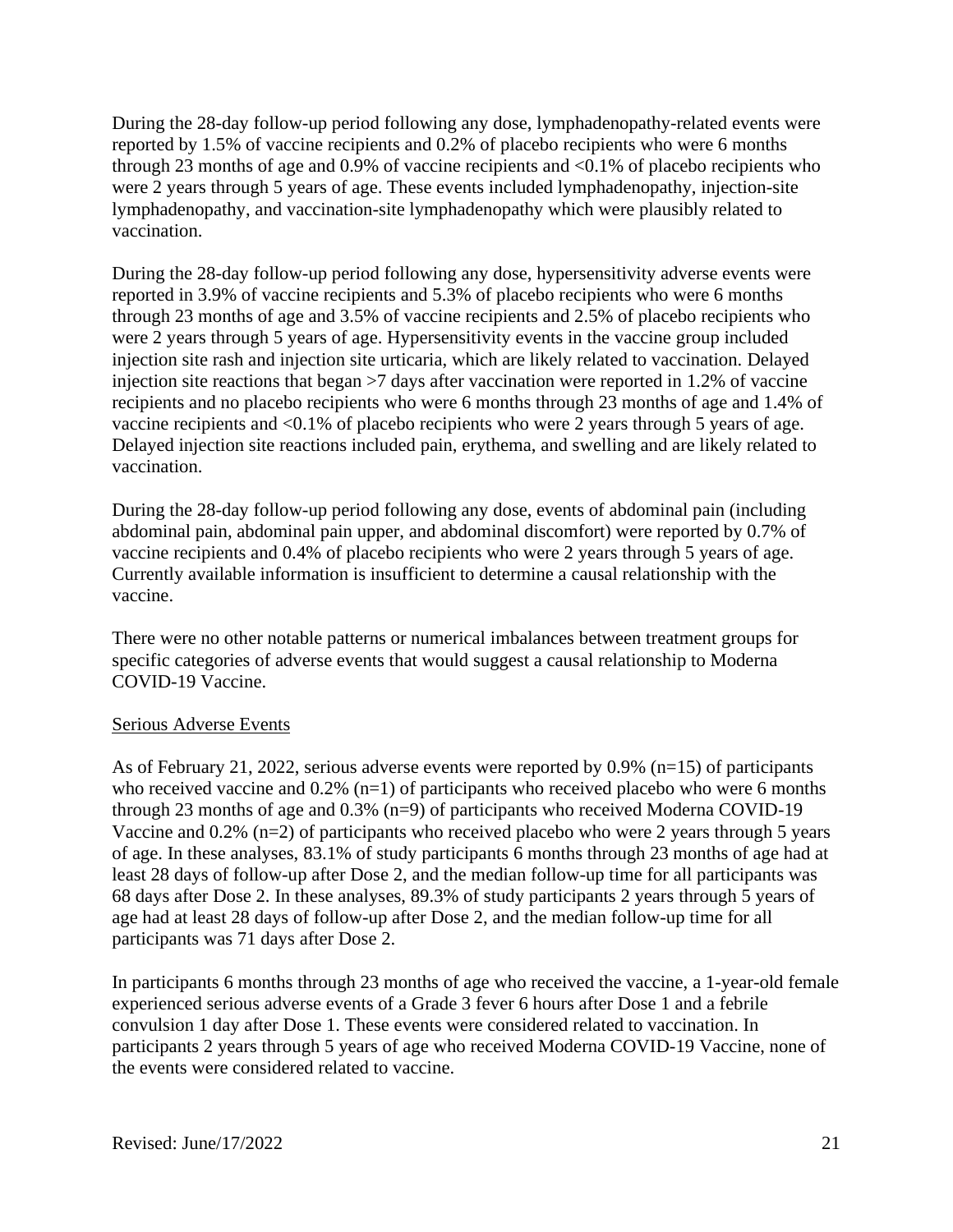#### **Adolescents 12 Years Through 17 Years of Age**

Safety data for Moderna COVID-19 Vaccine in adolescents were collected in an ongoing Phase 2/3 randomized, placebo-controlled, observer-blind, clinical trial conducted in the United States involving 3,726 participants 12 years through 17 years of age who received at least one dose of Moderna COVID-19 Vaccine (n=2,486) or placebo (n=1,240) (Study 3, NCT04649151). Overall, 51.4% were male, 48.6% were female, 11.6% were Hispanic or Latino, 83.9% were White, 3.4% were African American, 5.9% were Asian, 0.5% were American Indian or Alaska Native, <0.1% were Native Hawaiian or Pacific Islander, 1.0% were other races, and 4.5% were Multiracial. Demographic characteristics were similar among participants who received Moderna COVID-19 Vaccine and those who received placebo.

#### Unsolicited Adverse Events

Participants were monitored for unsolicited adverse events for up to 28 days following each dose. Serious adverse events and medically attended adverse events will be recorded for the entire study duration. As of May 8, 2021, among participants who had received at least 1 dose of vaccine or placebo (vaccine=2,486, placebo=1,240), unsolicited adverse events that occurred within 28 days following each vaccination were reported by 20.5% of participants (n=510) who received Moderna COVID-19 Vaccine and 15.9% of participants (n=197) who received placebo. In these analyses, 97.3% of study participants had at least 28 days of follow-up after Dose 2.

During the 28-day follow-up period following any dose, lymphadenopathy-related events that were not necessarily captured in the 7-day e-diary were reported by 5.0% of vaccine recipients and 0.5% of placebo recipients. These events included lymphadenopathy, vaccination-site lymphadenopathy and injection-site lymphadenopathy which were plausibly related to vaccination.

During the 28-day follow-up period following any dose, hypersensitivity adverse events were reported in 1.8% of vaccine recipients and 0.6% of placebo recipients. Hypersensitivity events in the vaccine group included injection site rash and injection site urticaria, which are likely related to vaccination. Delayed injection site reactions that began >7 days after vaccination were reported in 0.9% of vaccine recipients and in no placebo recipients. Delayed injection site reactions included pain, erythema, and swelling and are likely related to vaccination.

There were no other notable patterns or numerical imbalances between treatment groups for specific categories of adverse events that would suggest a causal relationship to Moderna COVID-19 Vaccine.

#### Serious Adverse Events

As of May 8, 2021, serious adverse events were reported by 0.2% (n=6) of participants who received Moderna COVID-19 Vaccine and 0.2% (n=2) of participants who received placebo. In these analyses, 97.3% of study participants had at least 28 days of follow-up after Dose 2, and the median follow-up time for all participants was 53 days after Dose 2.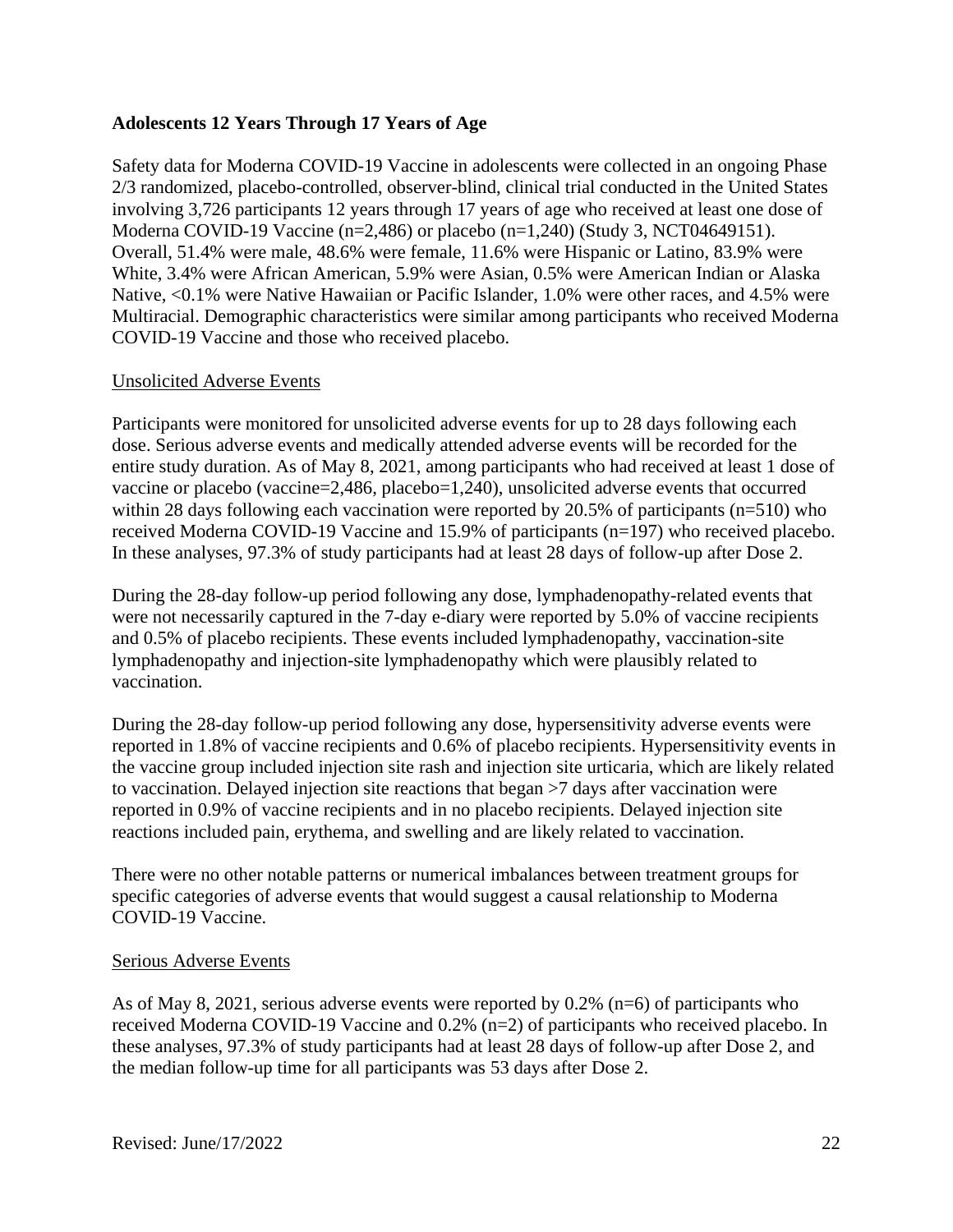There were no notable patterns or imbalances between treatment groups for specific categories of serious adverse events that would suggest a causal relationship to Moderna COVID-19 Vaccine.

#### Additional Safety Analyses

Study 3 participants started to enter an open-label, observational phase after May 10, 2021. A long-term safety analysis was conducted in participants from Study 3 who received Moderna COVID-19 Vaccine (n=2,486) with a cut-off date of January 31, 2022. In these analyses, the median duration of follow-up including both the blinded and open-label phases was 312 days after Dose 2 and 95.6% of study participants have had at least 6 months of follow-up after Dose 2. Through the cut-off date, there were no serious adverse events causally related to the vaccine.

### **Adults 18 Years of Age and Older**

The safety of Moderna COVID-19 Vaccine was evaluated in an ongoing Phase 3 randomized, placebo-controlled, observer-blind clinical trial conducted in the United States involving 30,346 participants 18 years of age and older who received at least one dose of Moderna COVID-19 Vaccine (n=15,184) or placebo (n=15,162) (Study 1, NCT04470427). Upon issuance of the Emergency Use Authorization (December 18, 2020) for Moderna COVID-19 Vaccine, participants were unblinded in a phased manner over a period of months to offer placebo participants Moderna COVID-19 Vaccine. The median duration of follow up for safety after the second injection during the blinded phase was 4 months. The median duration of follow up for safety after the second injection including both the blinded phase and the open-label phase was 6 months.

In Study 1, the median age of the population was 52 years (range 18-95); 22,826 (75.2%) participants were 18 to 64 years of age and 7,520 (24.8%) participants were 65 years of age and older. Overall, 52.6% of the participants were male, 47.4% were female, 20.5% were Hispanic or Latino, 79.2% were White, 10.2% were African American, 4.6% were Asian, 0.8% were American Indian or Alaska Native, 0.2% were Native Hawaiian or Pacific Islander, 2.0% were other races, and 2.1% were Multiracial. Demographic characteristics were similar between participants who received Moderna COVID-19 Vaccine and those who received placebo.

### Unsolicited Adverse Events

Participants were monitored for unsolicited adverse events for 28 days following each dose. Serious adverse events and medically attended adverse events will be recorded for the entire study duration (2 years). Among the 30,346 participants who had received at least 1 dose of vaccine (N=15,184) or placebo (N=15,162), unsolicited adverse events that occurred within 28 days following any vaccination were reported by 31.3% of participants (n=4,752) who received Moderna COVID-19 Vaccine and 28.6% of participants (n=4,338) who received placebo.

During the 28-day follow-up period following any dose, lymphadenopathy-related events were reported by 1.7% of vaccine recipients and 0.8% of placebo recipients. These events included lymphadenopathy, lymphadenitis, lymph node pain, vaccination-site lymphadenopathy, injection-site lymphadenopathy, and axillary mass.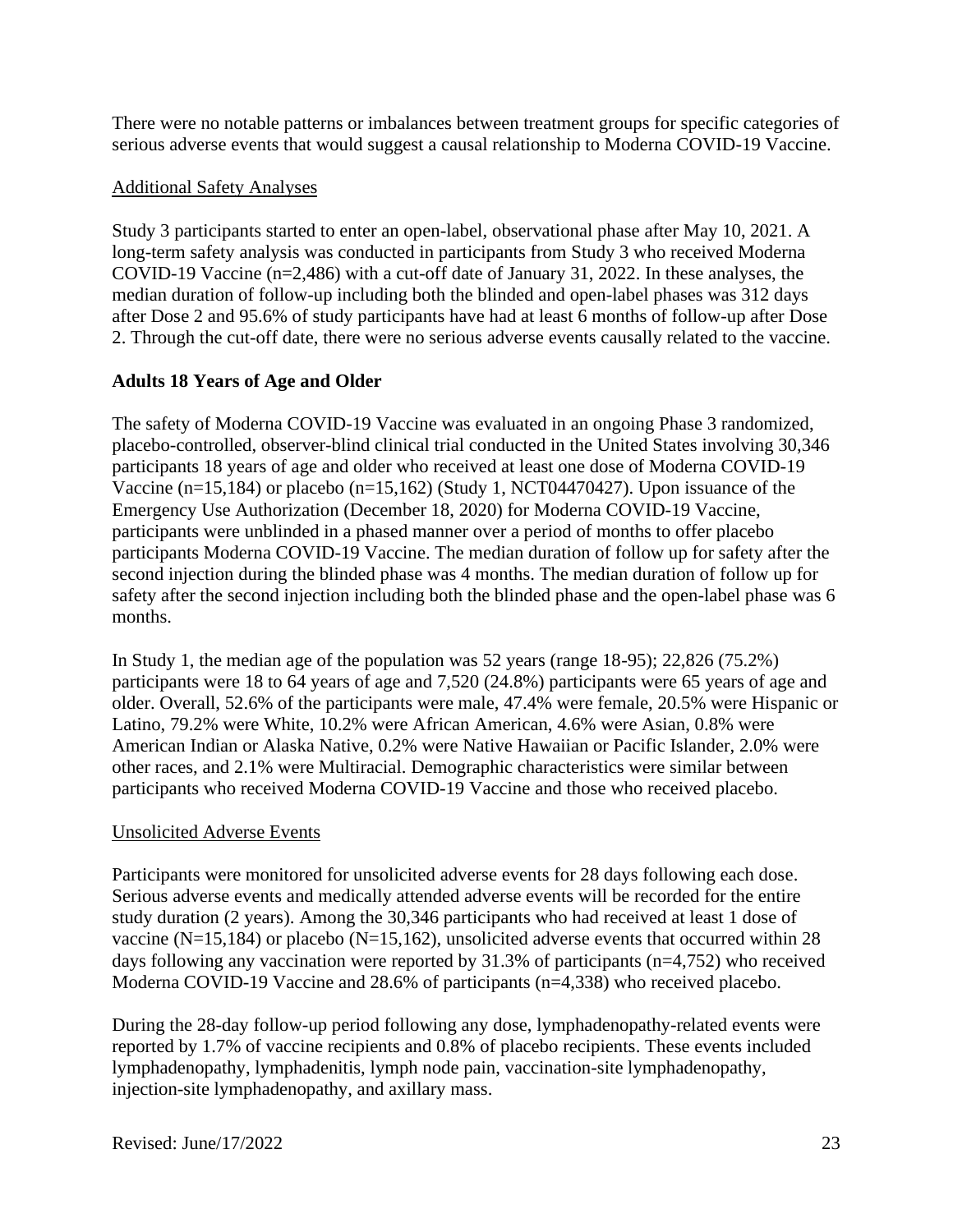During the 7-day follow-up period of any vaccination, hypersensitivity events of injection site rash or injection site urticaria, likely related to vaccination, were reported by 6 participants in the Moderna COVID-19 Vaccine group and none in the placebo group. Delayed injection site reactions that began >7 days after vaccination were reported in 1.4% of vaccine recipients and 0.7% of placebo recipients. Delayed injection site reactions included pain, erythema, and swelling and are likely related to vaccination.

In the blinded portion of the study, there were 8 reports of facial paralysis (including Bell's palsy) in the Moderna COVID-19 Vaccine group, and 3 in the placebo group. In the 28-day follow-up period there were two cases of facial paralysis in the Moderna COVID-19 Vaccine group, which occurred on 8 and 22 days, respectively, after vaccination, and one in the placebo group, which occurred 17 days after vaccination. Currently available information on facial paralysis is insufficient to determine a causal relationship with the vaccine.

In the blinded portion of the study, there were 50 reports of herpes zoster in the Moderna COVID-19 Vaccine group, and 23 in the placebo group. In the 28-day period after any vaccination, there were 22 cases of herpes zoster in the Moderna COVID-19 Vaccine group, and 15 in the placebo group. Currently available information on herpes zoster infection is insufficient to determine a causal relationship with the vaccine.

There were no other notable patterns or numerical imbalances between treatment groups for specific categories of adverse events (including other neurologic, neuro-inflammatory, and thrombotic events) that would suggest a causal relationship to Moderna COVID-19 Vaccine.

### Serious Adverse Events

During the blinded phase of the study, serious adverse events were reported by 1.8% ( $n=268$ ) of participants who received Moderna COVID-19 Vaccine and 1.9% (n=292) of participants who received placebo.

There were three serious adverse events of angioedema/facial swelling in the vaccine group in recipients with a history of injection of dermatological fillers. The onset of swelling was reported 1-2 days after the second dose and was likely related to vaccination.

There were no other notable patterns or imbalances between treatment groups for specific categories of serious adverse events (including neurologic, neuro-inflammatory, and thrombotic events) that would suggest a causal relationship to Moderna COVID-19 Vaccine.

### **6.2 Post-Authorization Experience**

The following adverse reactions have been identified during post-authorization use of the Moderna COVID-19 Vaccine. Because these reactions are reported voluntarily, it is not always possible to reliably estimate their frequency or establish a causal relationship to vaccine exposure.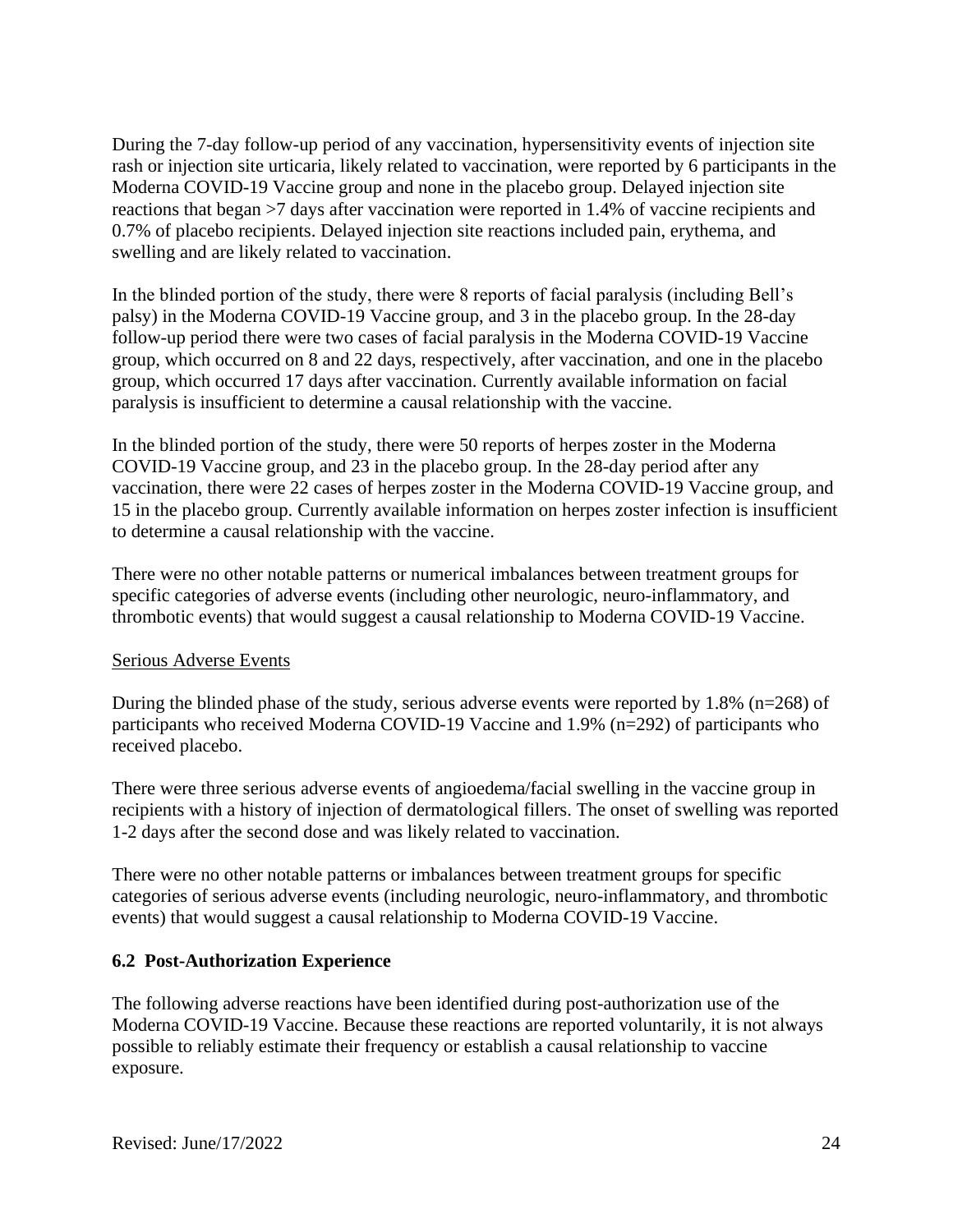Cardiac Disorders: myocarditis, pericarditis Immune System Disorders: anaphylaxis Nervous System Disorders: syncope

# **8 REQUIREMENTS AND INSTRUCTIONS FOR REPORTING ADVERSE EVENTS AND VACCINE ADMINISTRATION ERRORS<sup>8</sup>**

See Overall Safety Summary (Section 6) for additional information.

The vaccination provider enrolled in the federal COVID-19 Vaccination Program is responsible for the MANDATORY reporting of the listed events following Moderna COVID-19 Vaccine to the Vaccine Adverse Event Reporting System (VAERS)

- Vaccine administration errors whether or not associated with an adverse event
- Serious adverse events<sup>\*</sup> (irrespective of attribution to vaccination)
- Cases of Multisystem Inflammatory Syndrome (MIS) in adults and children
- Cases of COVID-19 that results in hospitalization or death

\*Serious Adverse Events are defined as:

- Death;
- A life-threatening adverse event;
- Inpatient hospitalization or prolongation of existing hospitalization;
- A persistent or significant incapacity or substantial disruption of the ability to conduct normal life functions;
- A congenital anomaly/birth defect;
- An important medical event that based on appropriate medical judgement may jeopardize the individual and may require medical or surgical intervention to prevent one of the outcomes listed above.

### Instructions for Reporting to VAERS

The vaccination provider enrolled in the federal COVID-19 Vaccination Program should complete and submit a VAERS form to FDA using one of the following methods:

- Complete and submit the report online: https://vaers.hhs.gov/reportevent.html, or
- If you are unable to submit this form electronically, you may fax it to VAERS at 1-877- 721-0366. If you need additional help submitting a report, you may call the VAERS tollfree information line at 1-800-822-7967 or send an email to info@vaers.org.

#### **IMPORTANT: When reporting adverse events or vaccine administration errors to VAERS, please complete the entire form with detailed information. It is important that the information reported to FDA be as detailed and complete as possible. Information to include:**

- Patient demographics (e.g., patient name, date of birth)
- Pertinent medical history

<sup>8</sup> Vaccination providers administering SPIKEVAX (COVID-19 Vaccine, mRNA) must adhere to the same reporting requirements.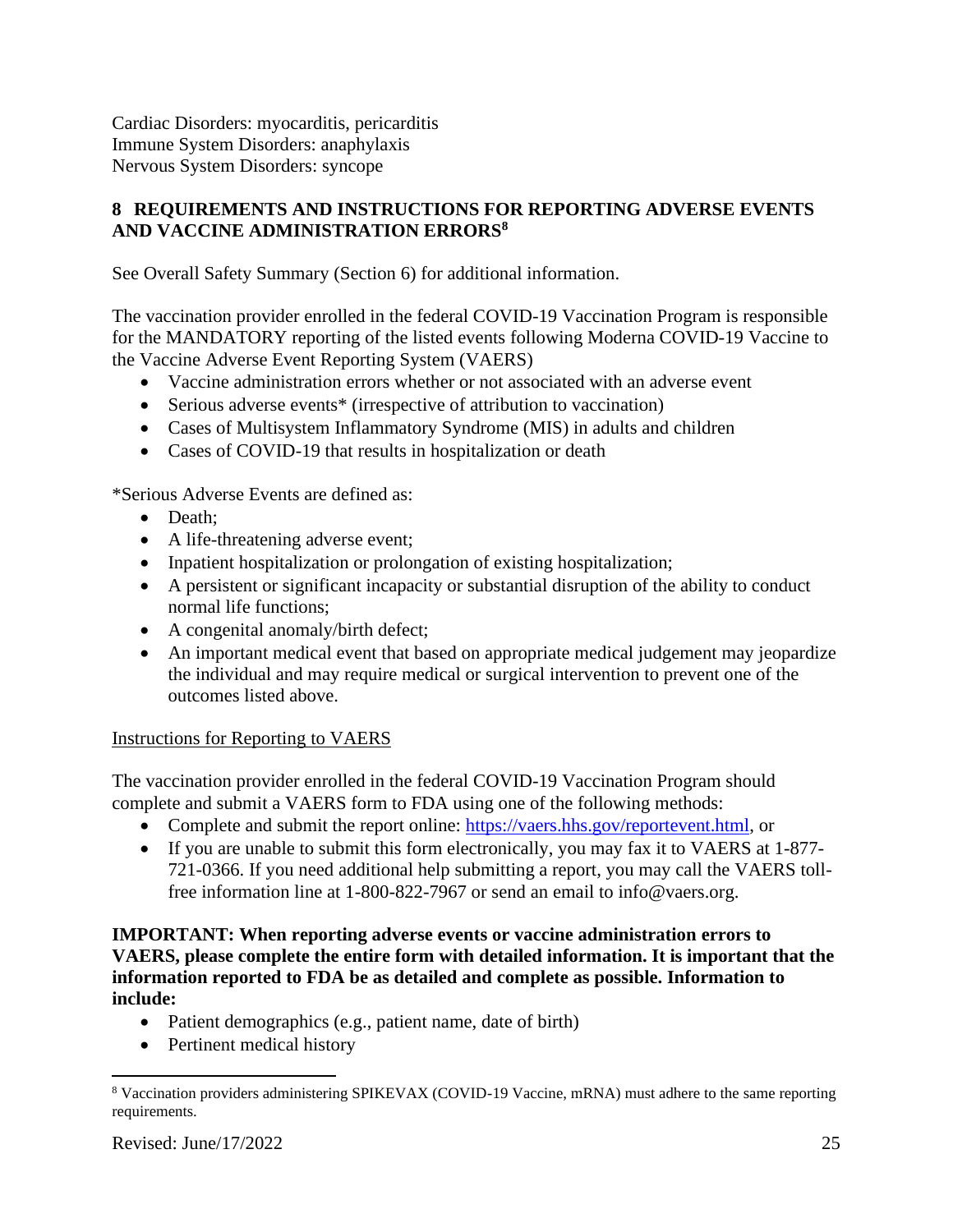- Pertinent details regarding admission and course of illness
- Concomitant medications
- Timing of adverse event(s) in relationship to administration of Moderna COVID-19 Vaccine
- Pertinent laboratory and virology information
- Outcome of the event and any additional follow-up information if it is available at the time of the VAERS report. Subsequent reporting of follow-up information should be completed if additional details become available.

The following steps are highlighted to provide the necessary information for safety tracking:

- 1. In Box 17, provide information on Moderna COVID-19 Vaccine and any other vaccines administered on the same day; and in Box 22, provide information on any other vaccines received within one month prior.
- 2. In Box 18, description of the event:
	- a. Write "Moderna COVID-19 Vaccine EUA" as the first line
	- b. Provide a detailed report of vaccine administration error and/or adverse event. It is important to provide detailed information regarding the patient and adverse event/medication error for ongoing safety evaluation of this unapproved vaccine. Please see information to include listed above.
- 3. Contact information:
	- a. In Box 13, provide the name and contact information of the prescribing healthcare provider or institutional designee who is responsible for the report.
	- b. In Box 14, provide the name and contact information of the best doctor/healthcare professional to contact about the adverse event.
	- c. In Box 15, provide the address of the facility where vaccine was given (NOT the healthcare provider's office address).

### Other Reporting Instructions

Vaccination providers may report to VAERS other adverse events that are not required to be reported using the contact information above.

To the extent feasible, report adverse events to ModernaTX, Inc. using the contact information below or by providing a copy of the VAERS form to ModernaTX, Inc.

| Email                   | <b>Fax number</b> | <b>Telephone number</b>             |
|-------------------------|-------------------|-------------------------------------|
| ModernaPV@modernatx.com | 1-866-599-1342    | 1-866-MODERNA<br>$(1-866-663-3762)$ |

# **10 DRUG INTERACTIONS**

There are no data to assess the concomitant administration of the Moderna COVID-19 Vaccine with other vaccines.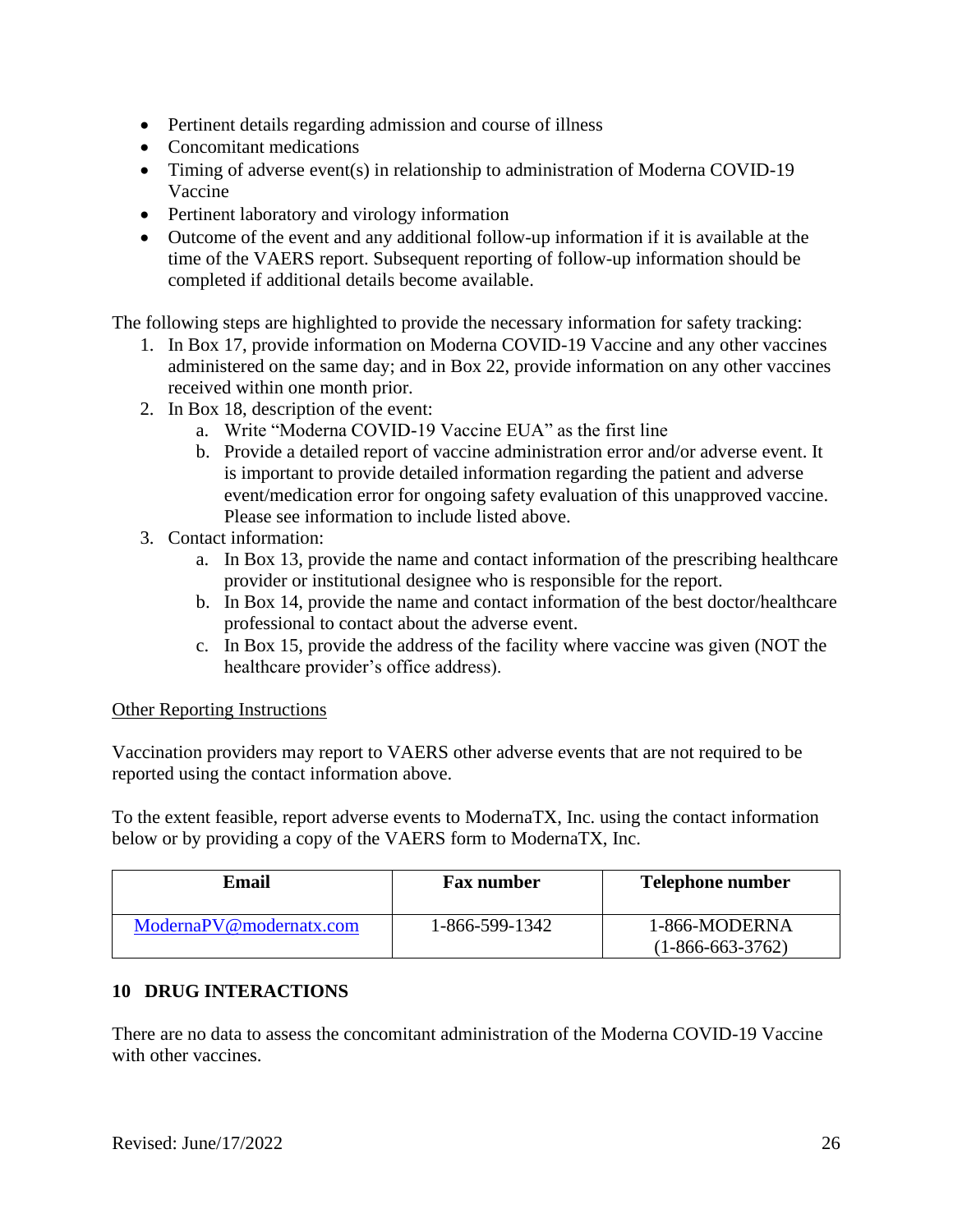# **11 USE IN SPECIFIC POPULATIONS**

# **11.1 Pregnancy**

#### Pregnancy Exposure Registry

There is a pregnancy exposure registry that monitors pregnancy outcomes in women exposed to Moderna COVID-19 Vaccine during pregnancy. Women who are vaccinated with Moderna COVID-19 Vaccine during pregnancy are encouraged to enroll in the registry by calling 1-866- MODERNA (1-866-663-3762).

#### Risk Summary

All pregnancies have a risk of birth defect, loss, or other adverse outcomes. In the U.S. general population, the estimated background risk of major birth defects and miscarriage in clinically recognized pregnancies is 2% to 4% and 15% to 20%, respectively. Available data on Moderna COVID-19 Vaccine administered to pregnant women are insufficient to inform vaccineassociated risks in pregnancy.

In a developmental toxicity study, 0.2 mL of a vaccine formulation containing the same quantity of nucleoside-modified messenger ribonucleic acid (mRNA) (100 mcg) and other ingredients included in a single primary series dose of Moderna COVID-19 Vaccine for individuals 12 years of age and older was administered to female rats by the intramuscular route on four occasions: 28 and 14 days prior to mating, and on gestation days 1 and 13. No vaccine-related adverse effects on female fertility, fetal development, or postnatal development were reported in the study.

### **11.2 Lactation**

### Risk Summary

Data are not available to assess the effects of Moderna COVID-19 Vaccine on the breastfed infant or on milk production/excretion.

### **11.3 Pediatric Use**

Moderna COVID-19 Vaccine is authorized for use in individuals 6 months through 17 years of age. This authorization is based on safety and effectiveness data in this age group and adults.

Moderna COVID-19 Vaccine is not authorized for use in individuals younger than 6 months of age.

### **11.4 Use in Immunocompromised Individuals**

Safety and effectiveness of the Moderna COVID-19 Vaccine in individuals 6 months through 17 years of age with immunocompromise have been extrapolated from adult data. In an independent study (*Hall VG, Ferreira VH, Ku T et al. Randomized Trial of a Third Dose of mRNA-1273 Vaccine in Transplant Recipients. N Engl J Med 2021 DOI: 10.1056/NEJMc2111462;*

Revised:  $\text{June/17/2022}$  27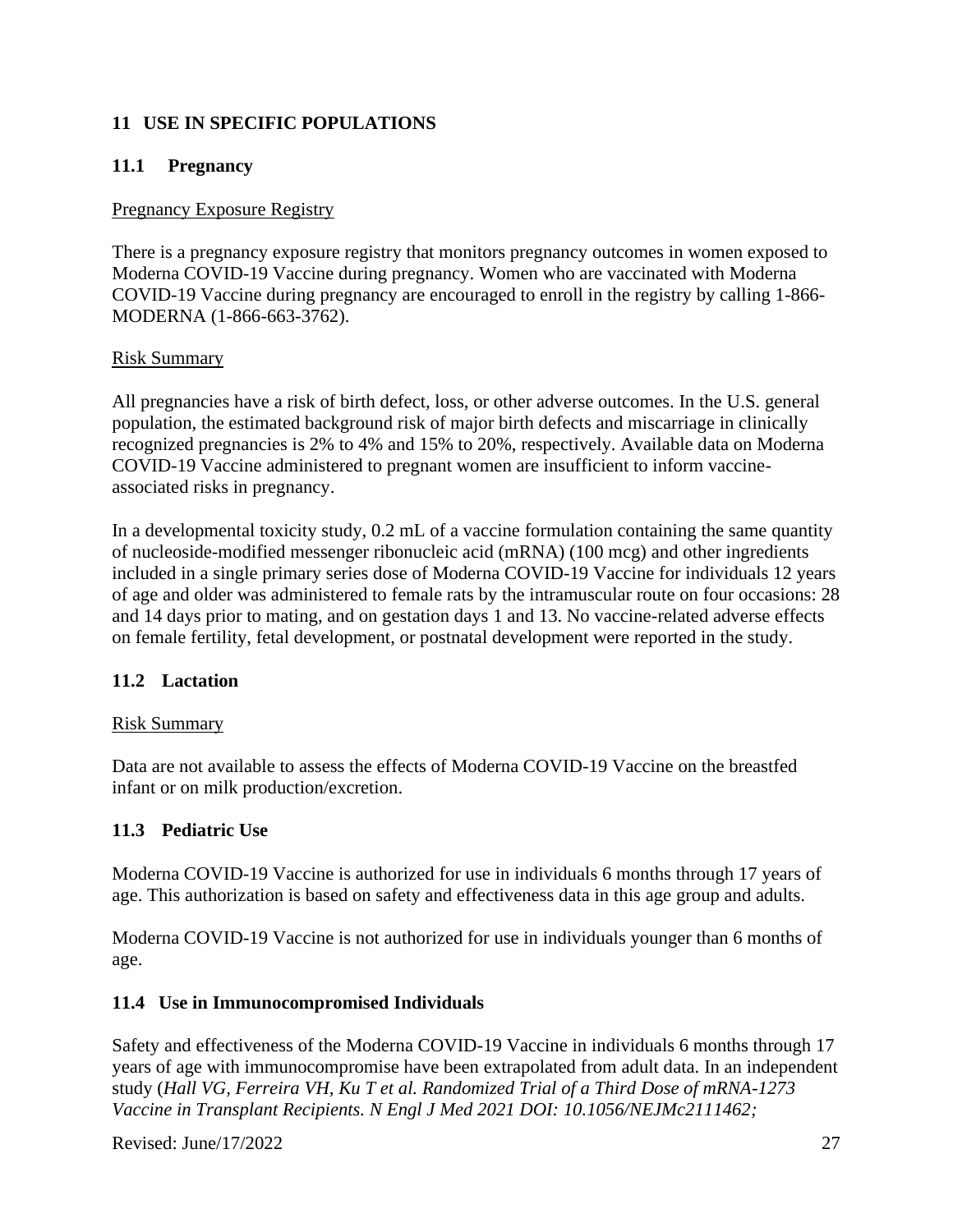NCT04885907), safety and effectiveness of a third primary series dose of the Moderna COVID-19 Vaccine have been evaluated in participants who received solid organ transplants. In this study, in 60 adult participants who had undergone various solid organ transplant procedures (heart, kidney, kidney-pancreas, liver, lung, pancreas) a median of 3.57 years previously (range 1.99-6.75 years) who received a third vaccine dose, the adverse event profile was similar to that after the second dose and no Grade 3 or Grade 4 events were reported. The administration of a third primary series vaccine dose appears to be only moderately effective in increasing antibody titers. Patients should be counseled to maintain physical precautions to help prevent COVID-19. In addition, close contacts of immunocompromised persons should be vaccinated, as appropriate for their health status.

# **13 DESCRIPTION**

Moderna COVID-19 Vaccine is provided as a white to off-white suspension for intramuscular injection.

Each 0.5 mL primary series dose of Moderna COVID-19 Vaccine supplied in a multiple-dose vial with a dark blue cap and a label with a teal border contains 50 mcg of nucleoside-modified messenger RNA (mRNA) encoding the pre-fusion stabilized Spike glycoprotein (S) of SARS-CoV-2 virus. Each 0.5 mL dose of the Moderna COVID-19 Vaccine supplied in a multiple-dose vial with a dark blue cap and a label with a teal border contains the following ingredients: a total lipid content of 1.01 mg (SM-102, polyethylene glycol [PEG] 2000 dimyristoyl glycerol [DMG], cholesterol, and 1,2-distearoyl-sn-glycero-3-phosphocholine [DSPC]), 0.25 mg tromethamine, 1.2 mg tromethamine hydrochloride, 0.021 mg acetic acid, 0.10 mg sodium acetate trihydrate, and 43.5 mg sucrose.

Moderna COVID-19 Vaccine does not contain a preservative.

The vial stoppers are not made with natural rubber latex.

# **14 CLINICAL PHARMACOLOGY**

### **14.1 Mechanism of Action**

The nucleoside-modified mRNA in the Moderna COVID-19 Vaccine is formulated in lipid particles, which enable delivery of the nucleoside-modified mRNA into host cells to allow expression of the SARS-CoV-2 S antigen. The vaccine elicits an immune response to the S antigen, which protects against COVID-19.

# **18 CLINICAL TRIAL RESULTS AND SUPPORTING DATA FOR EUA**

### **18.1 Efficacy of Two-Dose Primary Series in Participants 18 Years and Older**

Study 1 is an ongoing Phase 3 randomized, placebo-controlled, observer-blind clinical trial to evaluate the efficacy, safety, and immunogenicity of the Moderna COVID-19 Vaccine in participants 18 years of age and older in the United States (NCT04470427). Randomization was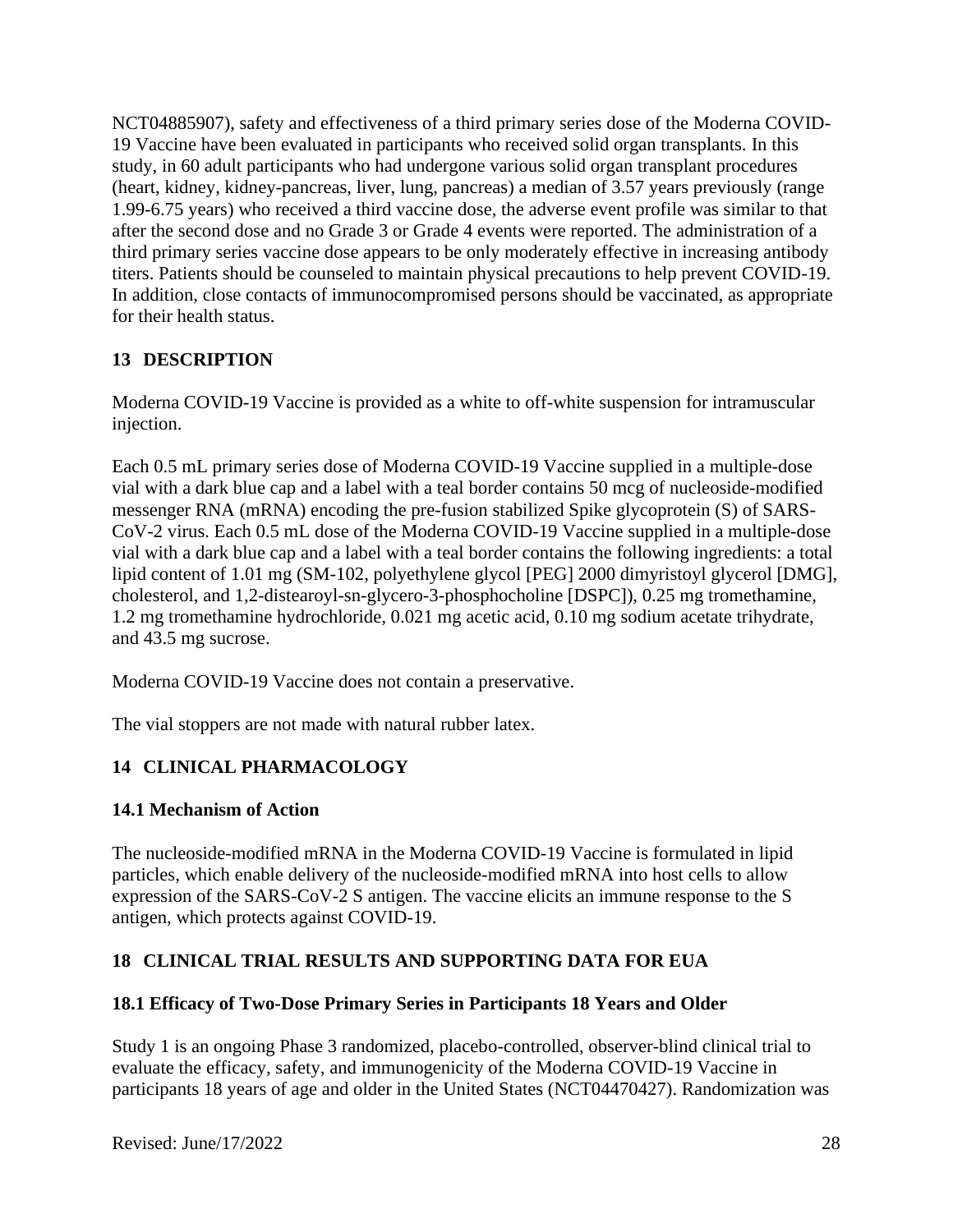stratified by age and health risk: 18 to <65 years of age without comorbidities (not at risk for progression to severe COVID-19), 18 to <65 years of age with comorbidities (at risk for progression to severe COVID-19), and 65 years of age and older with or without comorbidities. Participants who were immunocompromised and those with a known history of SARS-CoV-2 infection were excluded from the study. Participants with no known history of SARS-CoV-2 infection but with positive laboratory results indicative of infection at study entry were included. The study allowed for the inclusion of participants with stable pre-existing medical conditions, defined as disease not requiring significant change in therapy or hospitalization for worsening disease during the 3 months before enrollment, as well as participants with stable human immunodeficiency virus (HIV) infection. A total of 30,420 participants were randomized equally to receive 2 doses of the Moderna COVID-19 Vaccine or saline placebo 1 month apart. Participants will be followed for efficacy and safety until 24 months after the second dose.

The primary efficacy analysis population (referred to as the Per-Protocol Set) included 28,207 participants who received two doses (at 0 and 1 month) of either Moderna COVID-19 Vaccine  $(n=14,134)$  or placebo  $(n=14,073)$ , and had a negative baseline SARS-CoV-2 status. In the Per-Protocol Set, 47.4% were female, 19.7% were Hispanic or Latino; 79.5% were White, 9.7% were African American, 4.6% were Asian, and 2.1% other races. The median age of participants was 53 years (range 18-95) and 25.3% of participants were 65 years of age and older. Of the study participants in the Per-Protocol Set, 18.5% were at increased risk of severe COVID-19 due to at least one pre-existing medical condition (chronic lung disease, significant cardiac disease, severe obesity, diabetes, liver disease, or HIV infection) regardless of age. Between participants who received Moderna COVID-19 Vaccine and those who received placebo, there were no notable differences in demographics or pre-existing medical conditions.

### Efficacy Against COVID-19

COVID-19 was defined based on the following criteria: The participant must have experienced at least two of the following systemic symptoms: fever  $(\geq 38^{\circ}\text{C} / \geq 100.4^{\circ}\text{F})$ , chills, myalgia, headache, sore throat, new olfactory and taste disorder(s); or the participant must have experienced at least one of the following respiratory signs/symptoms: cough, shortness of breath or difficulty breathing, or clinical or radiographical evidence of pneumonia; and the participant must have at least one NP swab, nasal swab, or saliva sample (or respiratory sample, if hospitalized) positive for SARS-CoV-2 by RT-PCR. COVID-19 cases were adjudicated by a Clinical Adjudication Committee.

The median length of follow-up for efficacy for participants in the study was 9 weeks post Dose 2. There were 11 COVID-19 cases in the Moderna COVID-19 Vaccine group and 185 cases in the placebo group, with a vaccine efficacy of 94.1% (95% confidence interval of 89.3% to 96.8%).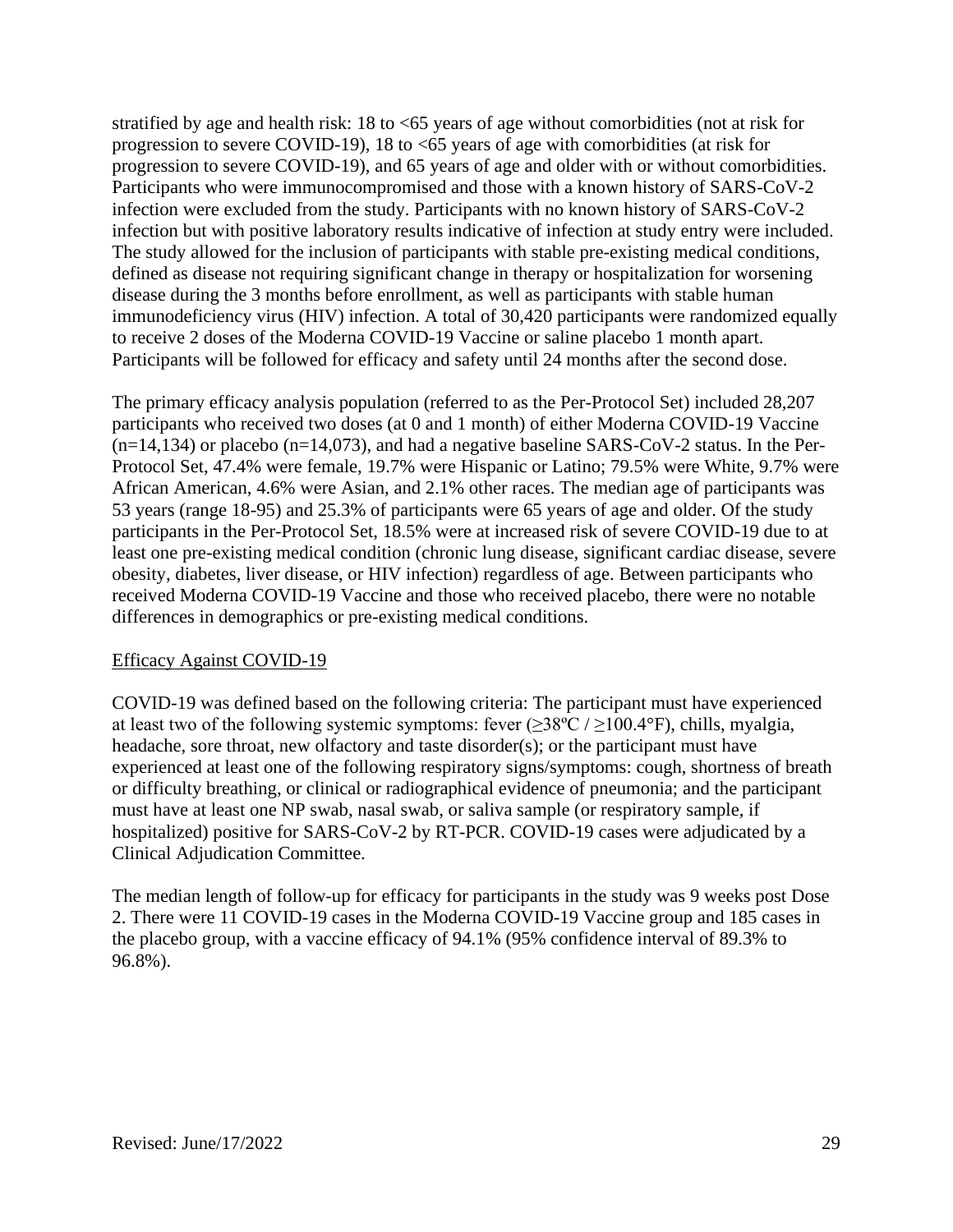**Table 3: Primary Efficacy Analysis: COVID-19\* in Participants 18 Years of Age and Older Starting 14 Days After Dose 2 per Adjudication Committee Assessments – Per-Protocol Set**

|                     | <b>Moderna COVID-19 Vaccine</b> |                  |                     | <b>Placebo</b> |                  |                            |
|---------------------|---------------------------------|------------------|---------------------|----------------|------------------|----------------------------|
| <b>Participants</b> | COVID-19                        | <b>Incidence</b> | <b>Participants</b> | COVID-19       | <b>Incidence</b> | % Vaccine                  |
| (N)                 | <b>Cases</b>                    | <b>Rate of</b>   | (N)                 | <b>Cases</b>   | Rate of          | <b>Efficacy</b>            |
|                     | (n)                             | COVID-19         |                     | (n)            | COVID-19         | $(95\% \text{ CI})\dagger$ |
|                     |                                 | per 1,000        |                     |                | per 1,000        |                            |
|                     |                                 | Person-          |                     |                | Person-          |                            |
|                     |                                 | Years            |                     |                | Years            |                            |
| 14,134              |                                 | 3.328            | 14,073              | 185            | 56.510           | 94.1                       |
|                     |                                 |                  |                     |                |                  | (89.3, 96.8)               |

\* COVID-19: symptomatic COVID-19 requiring positive RT-PCR result and at least two systemic symptoms or one respiratory symptom. Cases starting 14 days after Dose 2. 

† VE and 95% CI from the stratified Cox proportional hazard model.

The subgroup analyses of vaccine efficacy are presented in Table 4.

| Table 4: Subgroup Analyses of Vaccine Efficacy: COVID-19* Cases Starting 14 Days After |
|----------------------------------------------------------------------------------------|
| Dose 2 per Adjudication Committee Assessments – Per-Protocol Set                       |

|              | <b>Moderna COVID-19 Vaccine</b> |                |                  | <b>Placebo</b>      |              |                  |                 |
|--------------|---------------------------------|----------------|------------------|---------------------|--------------|------------------|-----------------|
| Age          | <b>Participants</b>             | COVID-19       | <b>Incidence</b> | <b>Participants</b> | COVID-19     | <b>Incidence</b> | $\frac{0}{0}$   |
| Subgroup     | (N)                             | <b>Cases</b>   | <b>Rate of</b>   | (N)                 | <b>Cases</b> | <b>Rate of</b>   | <b>Vaccine</b>  |
| (Years)      |                                 | (n)            | COVID-19         |                     | (n)          | COVID-19         | <b>Efficacy</b> |
|              |                                 |                | per 1,000        |                     |              | per 1,000        | (95%            |
|              |                                 |                | Person-          |                     |              | Person-          | $CI$ )†         |
|              |                                 |                | <b>Years</b>     |                     |              | Years            |                 |
| 18 to $< 65$ | 10,551                          | ⇁              | 2.875            | 10,521              | 156          | 64.625           | 95.6            |
|              |                                 |                |                  |                     |              |                  | (90.6, 97.9)    |
|              |                                 |                |                  |                     |              |                  |                 |
| $\geq 65$    | 3,583                           | $\overline{4}$ | 4.595            | 3,552               | 29           | 33.728           | 86.4            |
|              |                                 |                |                  |                     |              |                  | (61.4, 95.2)    |
|              |                                 |                |                  |                     |              |                  |                 |

\* COVID-19: symptomatic COVID-19 requiring positive RT-PCR result and at least two systemic symptoms or one respiratory symptom. Cases starting 14 days after Dose 2.

† VE and 95% CI from the stratified Cox proportional hazard model.

Severe COVID-19 was defined based on confirmed COVID-19 as per the primary efficacy endpoint case definition, plus any of the following: Clinical signs indicative of severe systemic illness, respiratory rate ≥30 per minute, heart rate ≥125 beats per minute, SpO2 ≤93% on room air at sea level or PaO2/FIO2 <300 mm Hg; or respiratory failure or ARDS (defined as needing high-flow oxygen, non-invasive or mechanical ventilation, or ECMO), evidence of shock (systolic blood pressure <90 mmHg, diastolic BP <60 mmHg or requiring vasopressors); or significant acute renal, hepatic, or neurologic dysfunction; or admission to an intensive care unit or death.

Among all participants in the Per-Protocol Set analysis, which included COVID-19 cases confirmed by an adjudication committee, no cases of severe COVID-19 were reported in the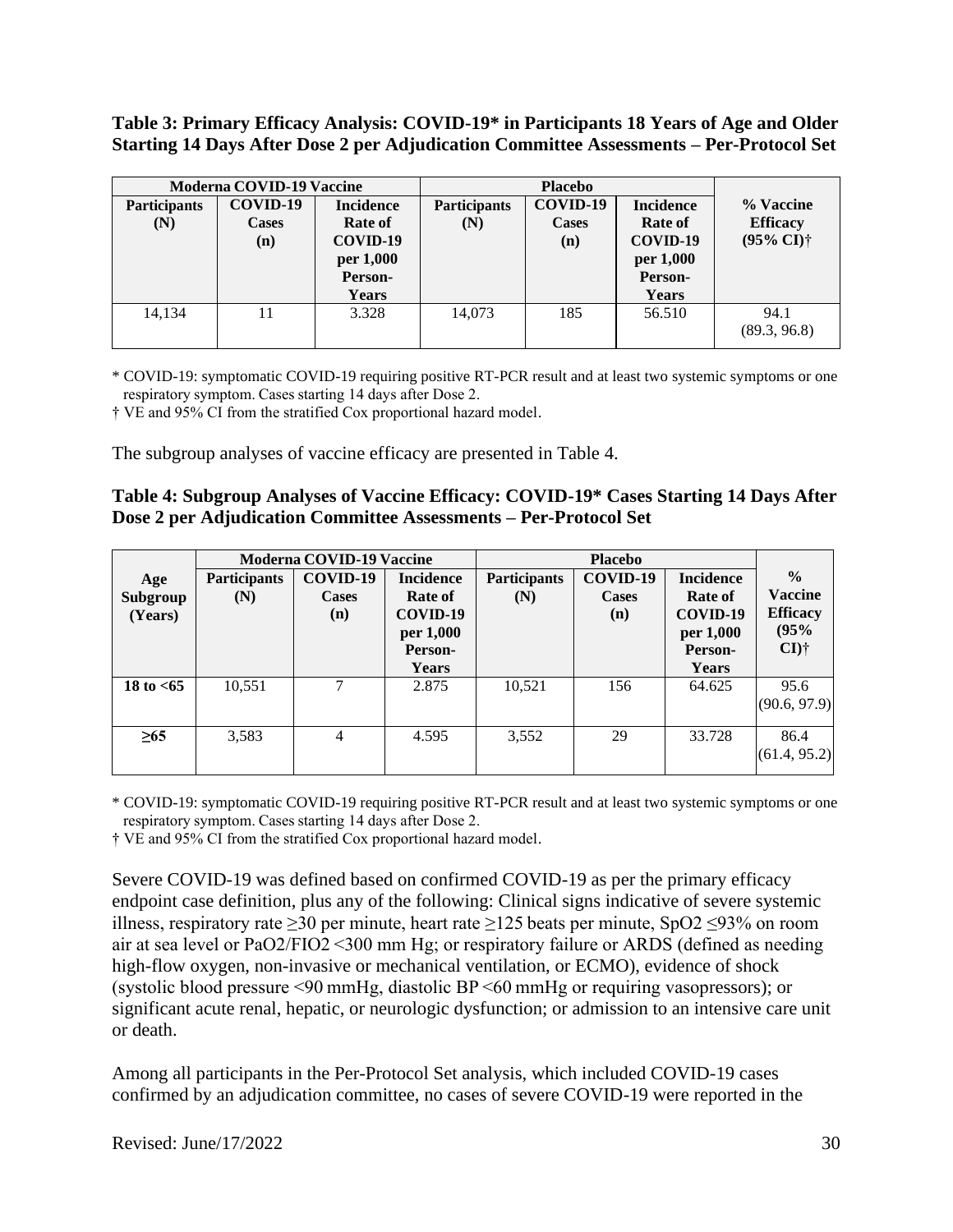Moderna COVID-19 Vaccine group compared with 30 cases reported in the placebo group (incidence rate 9.138 per 1,000 person-years). One PCR-positive case of severe COVID-19 in a vaccine recipient was awaiting adjudication at the time of the analysis.

# **18.2 Effectiveness of Two-Dose Primary Series in Individuals 6 Years Through 11 Years of Age**

Study 4 includes an ongoing Phase 2/3 randomized, placebo-controlled, observer-blind, clinical trial component to evaluate the safety, reactogenicity, and effectiveness of the Moderna COVID-19 Vaccine in individuals ages 6 years through 11 years in the United States and Canada (NCT04796896). Participants with a known history of SARS-CoV-2 infection within 2 weeks of study vaccination were excluded from the study. A total of 4,016 participants were randomized 3:1 to receive 2 doses of the Moderna COVID-19 Vaccine or saline placebo 1 month apart. Participants will be followed for occurrence of COVID-19 and safety until 1 year after the last dose.

Effectiveness in individuals 6 years through 11 years of age is based on a comparison of immune responses in this age group to adults 18 through 25 years of age.

In Study 4, an analysis was conducted of SARS-CoV-2 50% neutralizing titers and seroresponse rates 28 days after Dose 2 in a subset of individuals 6 years through 11 years of age in Study 4 and participants 18 years through 25 years of age in Study 1 who had no immunologic or virologic evidence of prior SARS-CoV-2 at baseline. Noninferior immune responses as assessed by geometric mean 50% neutralizing titers and seroresponse rates were demonstrated in a comparison of individuals 6 years through 11 years of age to participants 18 years through 25 years of age (Table 5).

| Table 5: Summary of Geometric Mean Titer Ratio and Seroresponse Rate – Comparison of  |
|---------------------------------------------------------------------------------------|
| Individuals 6 Years Through 11 Years of Age to Participants 18 Years Through 25 Years |
| of Age – Per-Protocol Immunogenicity Set                                              |

|                                                |                            | <b>Moderna COVID-19 Vaccine</b> |                             |                                                  |                       |  |
|------------------------------------------------|----------------------------|---------------------------------|-----------------------------|--------------------------------------------------|-----------------------|--|
|                                                |                            | <b>6 Years Through</b>          | <b>18 Years Through</b>     | <b>6 Years Through 11 Years/</b>                 |                       |  |
|                                                |                            | 11 Years                        | 25 Years                    | <b>18 Years Through 25 Years</b>                 |                       |  |
|                                                |                            | $n=320$                         | $n=295$                     |                                                  |                       |  |
| <b>Assay</b>                                   | <b>Time</b>                | <b>GMT</b>                      | <b>GMT</b>                  | <b>GMT</b> ratio                                 | Met                   |  |
|                                                | Point                      | $(95\% \text{ CI})^*$           | $(95\% \text{ CI})^*$       | $(95\% \text{ CI})^{\text{a}}$                   | <b>Noninferiority</b> |  |
|                                                |                            |                                 |                             |                                                  | <b>Objective</b>      |  |
|                                                |                            |                                 |                             |                                                  | $(Y/N)^b$             |  |
|                                                |                            | 1610.2                          | 1299.9                      | 1.2                                              |                       |  |
|                                                |                            | (1456.6, 1780.0)                | (1171.2, 1442.7)            | (1.1, 1.4)                                       |                       |  |
| SARS-CoV-2<br>neutralization<br>$assay - ID50$ | 28 days<br>after<br>Dose 2 | <b>Seroresponse</b><br>$\%$     | <b>Seroresponse</b><br>$\%$ | Difference in<br><b>Seroresponse</b><br>Rate $%$ | Y                     |  |
| $(titer)^c$                                    |                            | $(95\% \text{ CI})^d$           | $(95\% \text{ CI})^d$       | $(95\% \text{ CI})^e$                            |                       |  |
|                                                |                            | 99.1                            | 99.0                        | 0.1                                              |                       |  |
|                                                |                            | (97.3, 99.8)                    | (97.1, 99.8)                | $(-1.9, 2.1)$                                    |                       |  |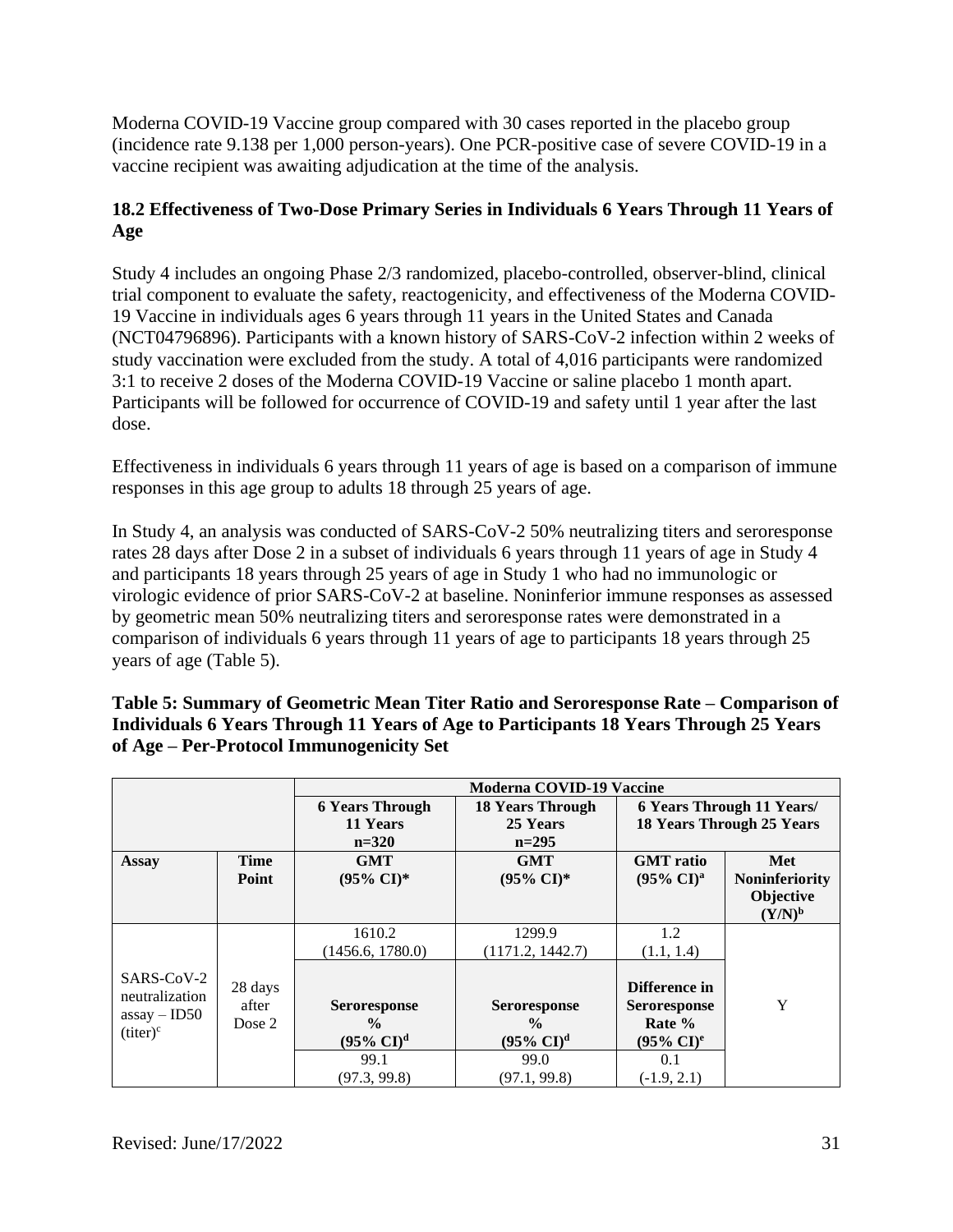GMT = Geometric mean titer

- \* Antibody values reported as below the lower limit of quantification (LLOQ) are replaced by 0.5 x LLOQ. Values greater than the upper limit of quantification (ULOQ) are replaced by the ULOQ if actual values are not available.
- <sup>a</sup> The log-transformed antibody levels are analyzed using an analysis of covariance (ANCOVA) model with the group variable (individuals in Study 4 and young adults in Study 1) as fixed effect. The resulted LS means, difference of LS means, and 95% CI are back transformed to the original scale for presentation.
- <sup>b</sup> Noninferiority is declared if the lower bound of the 2-sided 95% CI for the GMT ratio is greater than 0.67, with a point estimate of >0.8 and the lower bound of the 2-sided 95% CI for difference in seroresponse rate is greater than  $-10\%$ , with a point estimate of  $>5\%$ .
- <sup>c</sup> SARS-CoV-2 50% inhibitory dose (ID50) neutralization titers were determined using a SARS-CoV-2 Spike-Pseudotyped Virus Neutralization Assay. Quantification of SARS-CoV-2 neutralizing antibodies utilizes lentivirus particles expressing SARS-CoV-2 Spike protein on their surface and contains a firefly luciferase (Luc) reporter gene for quantitative measurements of infection by relative luminescence units (RLU). Neutralization is measured as the serum dilution at which RLU is reduced by 50% (ID50) relative to mean RLU in virus control wells virus but after subtraction of mean RLU in cell control wells.
- <sup>d</sup> Seroresponse due to vaccination specific to pseudovirus neutralizing antibody ID50 titer at a subject level is defined in protocol as a change from below LLOQ to equal or above 4 x LLOQ, or at least a 4-fold rise if baseline is equal to or above LLOQ. Seroresponse 95% CI is calculated using the Clopper-Pearson method.
- <sup>e</sup> Difference in seroresponse rate 95% CI is calculated using the Miettinen-Nurminen method.

In a descriptive analysis, vaccine efficacy could not be determined reliably. An insufficient number of COVID-19 cases were accrued in the Per-Protocol population starting 14 days after Dose 2 due to treatment unblinding and cross-over vaccination after the availability of an authorized COVID-19 vaccine in this age group.

#### **18.3 Immunogenicity in Solid Organ Transplant Recipients**

Immunogenicity of the Moderna COVID-19 Vaccine in children with immunocompromise has been extrapolated from adult data. An independent randomized-controlled study has been conducted in 120 adult participants who had undergone various solid organ transplant procedures (heart, kidney, kidney-pancreas, liver, lung, pancreas) a median of 3.57 years previously (range 1.99-6.75 years). A third primary series dose of the Moderna COVID-19 Vaccine was administered to 60 participants approximately 2 months after they had received a second dose; saline placebo was given to 60 individuals for comparison. Significant increases in levels of SARS-CoV-2 antibodies occurred four weeks after the third dose in 55.0% of participants in the Moderna COVID-19 Vaccine group (33 of 60) and 17.5% of participants in the placebo group (10 of 57).

#### **19 HOW SUPPLIED/STORAGE AND HANDLING**

The information in this section applies to the Moderna COVID-19 Vaccine that is supplied in multiple-dose vials with dark blue caps and labels with a teal border containing a volume of 2.5 mL. These multiple-dose vials are supplied as follows:

NDC 80777-277-99 Carton of 10 multiple-dose vials, each containing 5 doses of 0.5 mL

During storage, minimize exposure to room light, and avoid exposure to direct sunlight and ultraviolet light.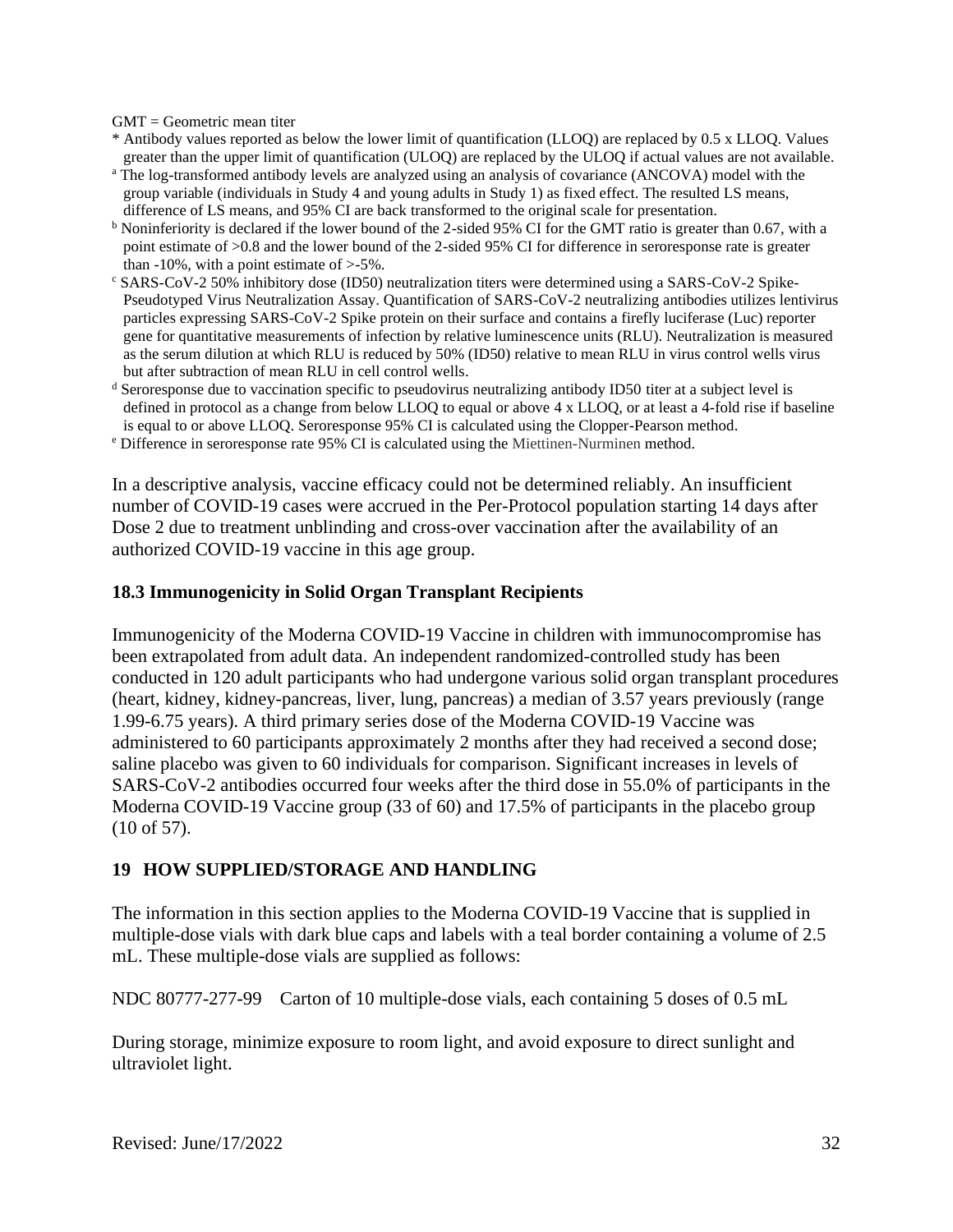### Frozen Storage Store frozen between -50°C to -15°C (-58°F to 5°F).

### Storage after Thawing

- Storage at  $2^{\circ}$ C to  $8^{\circ}$ C (36 $^{\circ}$ F to 46 $^{\circ}$ F):
	- $\circ$  Vials may be stored refrigerated between 2°C to 8°C (36°F to 46°F) for up to 30 days prior to first use.
	- o Vials should be discarded 12 hours after the first puncture.
- Storage at  $8^{\circ}$ C to  $25^{\circ}$ C (46 $^{\circ}$ F to  $77^{\circ}$ F):
	- $\circ$  Vials may be stored between 8°C to 25°C (46°F to 77°F) for a total of 24 hours.
	- o Vials should be discarded 12 hours after the first puncture.
	- o Total storage at 8°C to 25°C (46°F to 77°F) must not exceed 24 hours.

### **Do not refreeze once thawed.**

Thawed vials can be handled in room light conditions.

### Transportation of Thawed Vials at 2°C to 8°C (36°F to 46°F)

If transport at -50 $^{\circ}$ C to -15 $^{\circ}$ C (-58 $^{\circ}$ F to 5 $^{\circ}$ F) is not feasible, available data support transportation of one or more thawed vials for up to 12 hours at  $2^{\circ}$ C to  $8^{\circ}$ C (36°F to 46°F) when shipped using shipping containers which have been qualified to maintain  $2^{\circ}$ C to  $8^{\circ}$ C (36°F to 46°F) and under routine road and air transport conditions with shaking and vibration minimized. Once thawed and transported at 2°C to 8°C (36°F to 46°F), vials should not be refrozen and should be stored at  $2^{\circ}$ C to  $8^{\circ}$ C (36 $^{\circ}$ F to 46 $^{\circ}$ F) until use.

# **20 PATIENT COUNSELING INFORMATION**

Advise the recipient or caregiver to read the Fact Sheet for Recipients and Caregivers.

The vaccination provider must include vaccination information in the state/local jurisdiction's Immunization Information System (IIS) or other designated system. Advise recipient or caregiver that more information about IISs can be found at:

https://www.cdc.gov/vaccines/programs/iis/about.html.

# **21 CONTACT INFORMATION**

For general questions, send an email or call the telephone number provided below.

| Email                 | Telephone number   |  |
|-----------------------|--------------------|--|
| medinfo@modernatx.com | 1-866-MODERNA      |  |
|                       | $(1-866-663-3762)$ |  |

This EUA Prescribing Information may have been updated. For the most recent Full EUA Prescribing Information, please visit www.modernatx.com/covid19vaccine-eua.